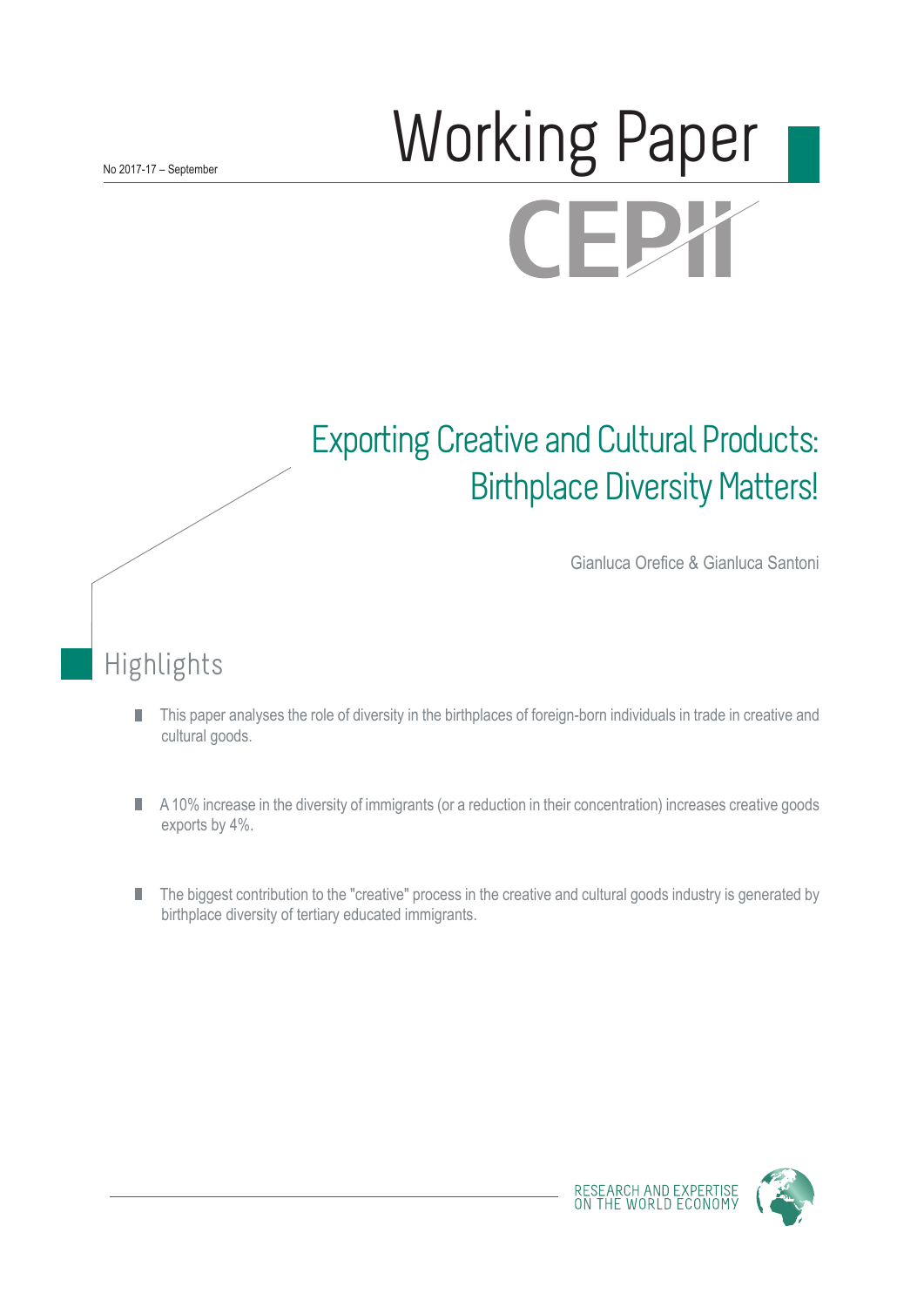# **Abstract**

This paper analyses the effect of birthplace diversity on exports of creative and cultural goods, for 19 OECD countries, over the period 1990-2010. By matching UNESCO's creative and cultural exports classification to trade and migration data, we find a strong positive effect of birthplace diversity on the export of creative products. In particular, a 10% increase in the birthplace diversity index implies a 4% increase in creative goods export. These results are robust across several specifications and shed light on a potential new channel through which migrants can contribute to the host country's export performance. It is interesting to note that only diversity of secondary and tertiary educated immigrants contributes to an increase in exports of creative and cultural goods. An instrumental variables approach addresses the potential endogeneity problems and confirms our results.

# **Keywords**

Creative Products, International Trade, Birthplace Diversity, Migration.



F14, F16, F22.

# Working Paper



CEPII (Centre d'Etudes Prospectives et d'Informations Internationales) is a French institute dedicated to producing independent, policyoriented economic research helpful to understand the international economic environment and challenges in the areas of trade policy, competitiveness, macroeconomics, international finance and growth.

CEPII Working Paper Contributing to research in international economics

© CEPII, PARIS, 2017

All rights reserved. Opinions expressed. in this publication are those of the author(s) alone.

Editorial Director: Sébastien Jean

Production: Laure Boivin

No ISSN: 1293-2574

CEPII 113, rue de Grenelle 75007 Paris +33 1 53 68 55 00

www.cepii.fr Press contact: presse@cepii.fr

RESEARCH AND EXPERTISE<br>ON THE WORLD ECONOMY

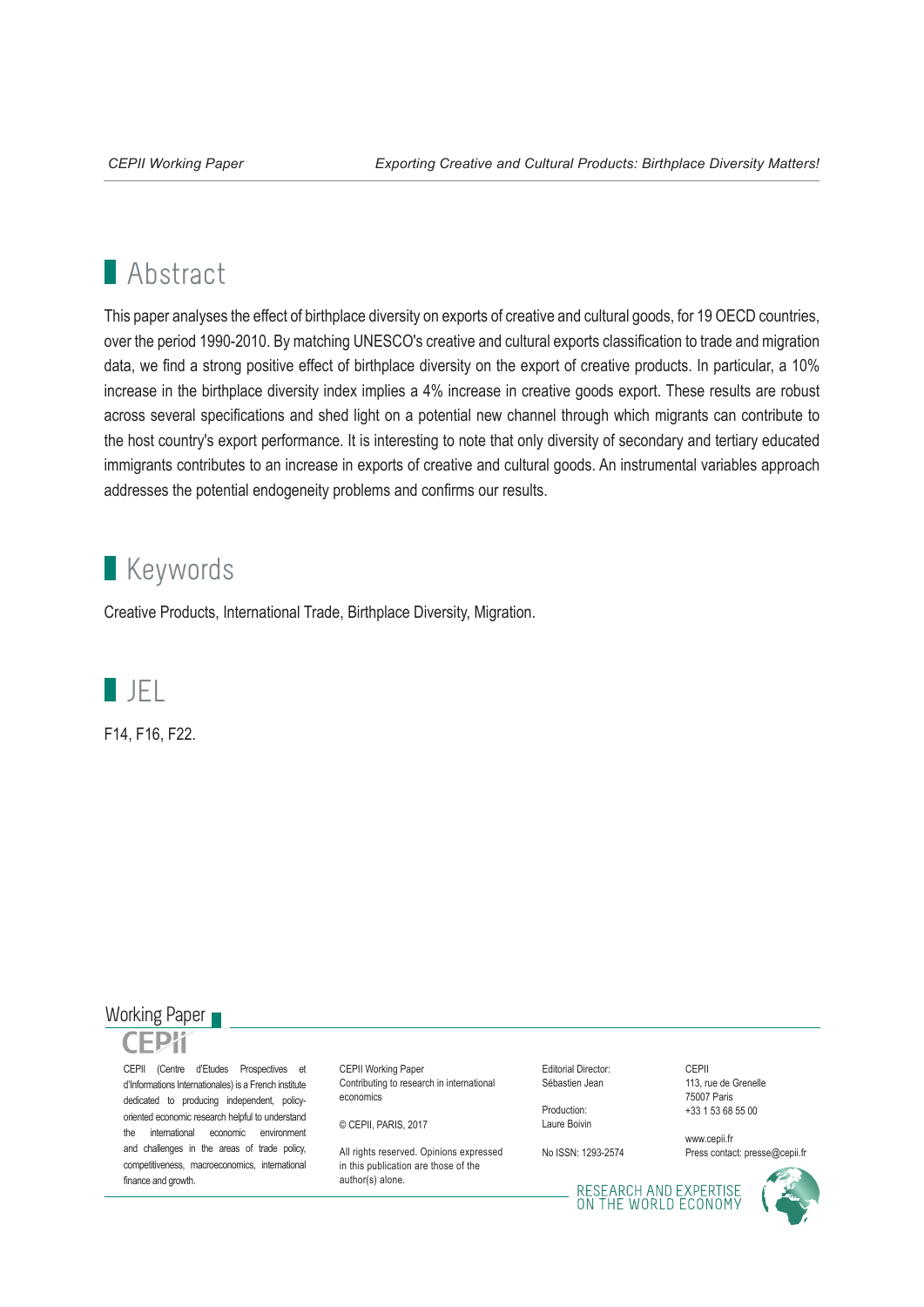# <span id="page-2-0"></span>Exporting Creative and Cultural Products: Birthplace Diversity Matters!<sup>1</sup>

Gianluca Orefice (CEPII)\*

Gianluca Santoni (CEPII)<sup>†</sup>

# 1. Introduction

By showing that birthplace diversity has a positive and significant effect on the economic prosperity (per capita GDP) of host countries, the work of [Alesina et al.](#page-25-0) [\(2016\)](#page-25-0) triggered renewed interest from scholars in understanding the economic consequences of cultural di-versity. The present paper, which is in the spirit of [Alesina et al.](#page-25-0) [\(2016\)](#page-25-0), analyses the effect of birthplace diversity on a specific component of rich countries' economic development: the exports of cultural and creative products.

In many developed countries, the cultural and creative industries account for an important share of total GDP and employment. According to a recent report by Tera Consulting [\(2014\)](#page-26-0), in 2011 creative and cultural industries (core and non-core) $^2$  represented 6.8% of total GDP and 6.5% of total employment in Europe. A closer look at specific EU members reveals that, for some countries, the creative and cultural industries are even more important. For example, in 2011, the UK creative and cultural industries accounted for 9% of total GDP and employment. Similarly, in France, these industries accounted for 7.9% of total GDP and 6.3% of total employment in 2011. Thus, the creative and cultural industries play a crucial role in the economic development of wealthy countries. This is reflected in the pattern of increasing exports of creative and cultural products since the mid 1990s by the OECD countries. Figure [1](#page-15-0) depicts total exports of creative goods for the sample of 19 OECD countries analysed in this paper and shows a clear positive pattern over time. Therefore,

<sup>&</sup>lt;sup>1</sup>We thank Farid Toubal and Massimiliano Bratti for comments and suggestions. However, the views expressed in this article are those of the authors and also do not reflect those of the CEPII.

<sup>\*113</sup> rue de Grenelle - 75007 Paris (gianluca.orefice@cepii.fr)

<sup>&</sup>lt;sup>†</sup>113 rue de Grenelle - 75007 Paris [\(gianluca.santoni@cepii.fr\)](mailto:gianluca.santoni@cepii.fr)

 $2$ See Tera Consulting [\(2014\)](#page-26-0) for a detailed definition of core and non-core creative and cultural industries: [http://www.teraconsultants.fr/medias/uploads/pdf/Publications/2014/](http://www.teraconsultants.fr/medias/uploads/pdf/Publications/2014/2014-Oct-European-Creative-Industry-GDP-Jobs-full-Report-ENG.pdf) [2014-Oct-European-Creative-Industry-GDP-Jobs-full-Report-ENG.pdf.](http://www.teraconsultants.fr/medias/uploads/pdf/Publications/2014/2014-Oct-European-Creative-Industry-GDP-Jobs-full-Report-ENG.pdf) In the present paper we adopt the UNESCO creative products classification. See Section [3.2](#page-9-0) for a detailed description.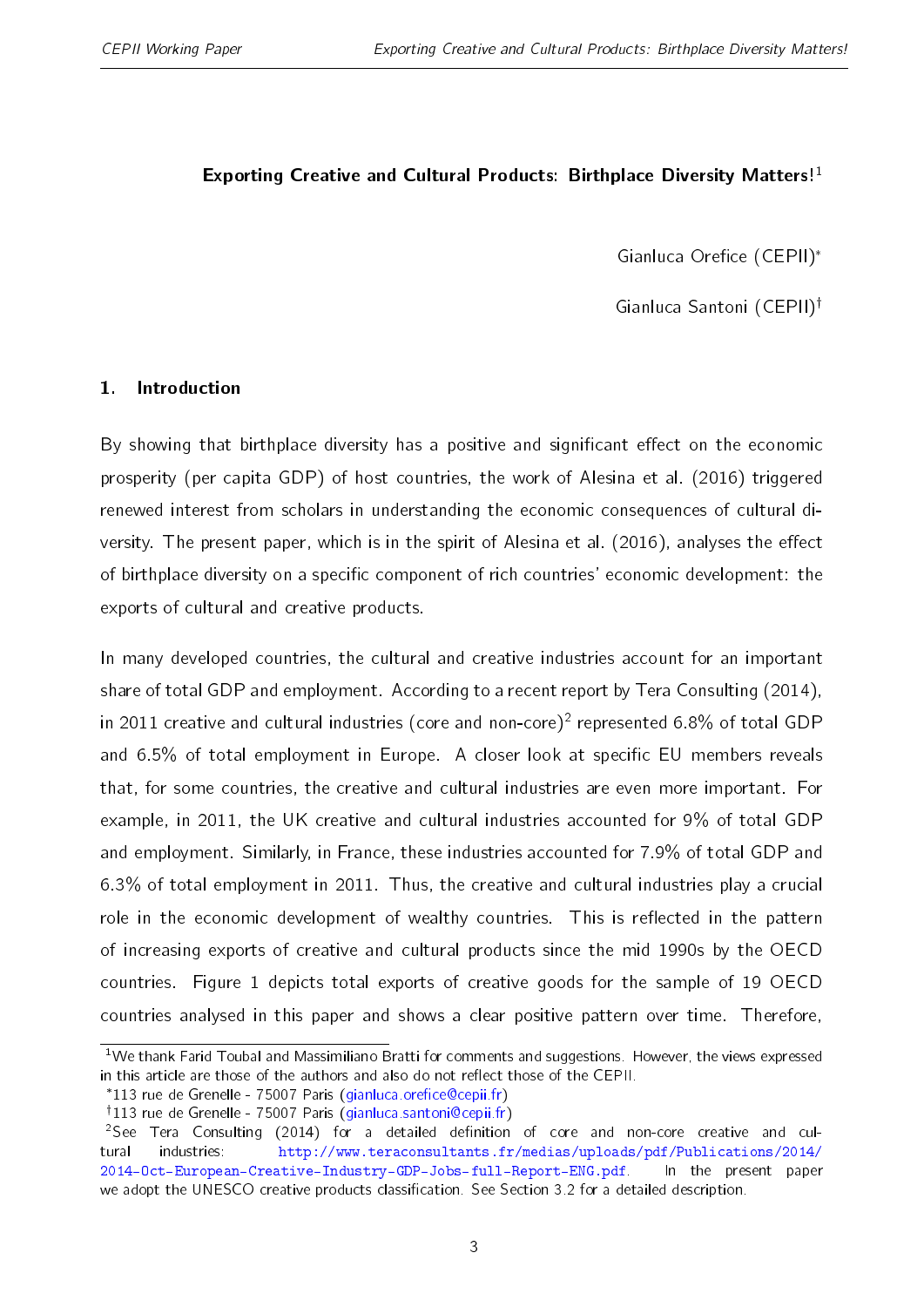understanding the determinants of creative and cultural goods exports should be of prime interest to policy makers in developed countries.

This paper analyses the role of diversity in the birthplaces of foreign-born individuals in trade in creative and cultural goods.<sup>[3](#page-2-0)</sup> People originating from different countries bring to their destination countries diverse skills, culture, value systems and problem-solving capabilities; which are crucial assets in the industry of creative and cultural goods. So, as suggested by [Florida](#page-25-1) [\(2002\)](#page-25-1), the implication for destination countries of diversity in the birthplace of immigrants is a more diverse distribution of worker types, and thus the presence of very talented workers and the burgeoning (or strengthening) of their innovative and creative industries.<sup>[4](#page-2-0)</sup> More formally, [Lazear](#page-25-2) [\(1999\)](#page-25-2) proposes a model in which the cost of diversity in production teams (i.e. coordination costs) might be over-compensated by production complementarities: "Disjoint and relevant skills create an environment where the gains from complementarities can be significant". In the same vein, [Hong and Page](#page-25-3)  $(2001)$  demonstrate, theoretically, that a team of cognitively diverse individuals with limited abilities may perform better than a group of highly able, cognitively homogeneous individuals. Moreover, [Maggi and Grossman](#page-26-1) [\(2000\)](#page-26-1) develop a model in which the distribution of worker types (i.e. concentration/diversification of abilities in the country) matters for that country's comparative advantage and export performance. In particular, countries with a more *diverse* population will export goods produced using technologies characterized by high substitutability among employees, in which case, the presence of highly-talented workers is extremely important. Creative products belong to this category. Since highly-talented workers are relatively more present in more diverse countries (i.e. fat-tailed distribution of capabilities), these countries have comparative advantage in exporting creative products. This is the idea underlying the empirical exercise conducted in the present paper.

Previous empirical evidence suggests a positive effect of diversity on the performance of groups of individuals. [Hoogendoorn and van Praag](#page-25-4) [\(2012\)](#page-25-4) set a randomized field experiment and find that more ethnically diverse teams show better performance than less diverse teams. In more diverse teams, the coordination costs resulting from this diversity are offset by the pool of available relevant knowledge (skills), which facilitates (mutual) learning within ethnically diverse teams. [Kahane et al.](#page-25-5) [\(2013\)](#page-25-5) analyse data on the ethnic composition of National Hockey League teams in the US and find that more diverse teams (with a high share

 $3$ We define immigrants as foreign-born individuals.

<sup>&</sup>lt;sup>4</sup>The seminal paper by [Florida](#page-25-1) [\(2002\)](#page-25-1) advanced the hypothesis that the presence of creative professionals and bohemian occupations across US cities has a positive effect on innovative and high-technology industries.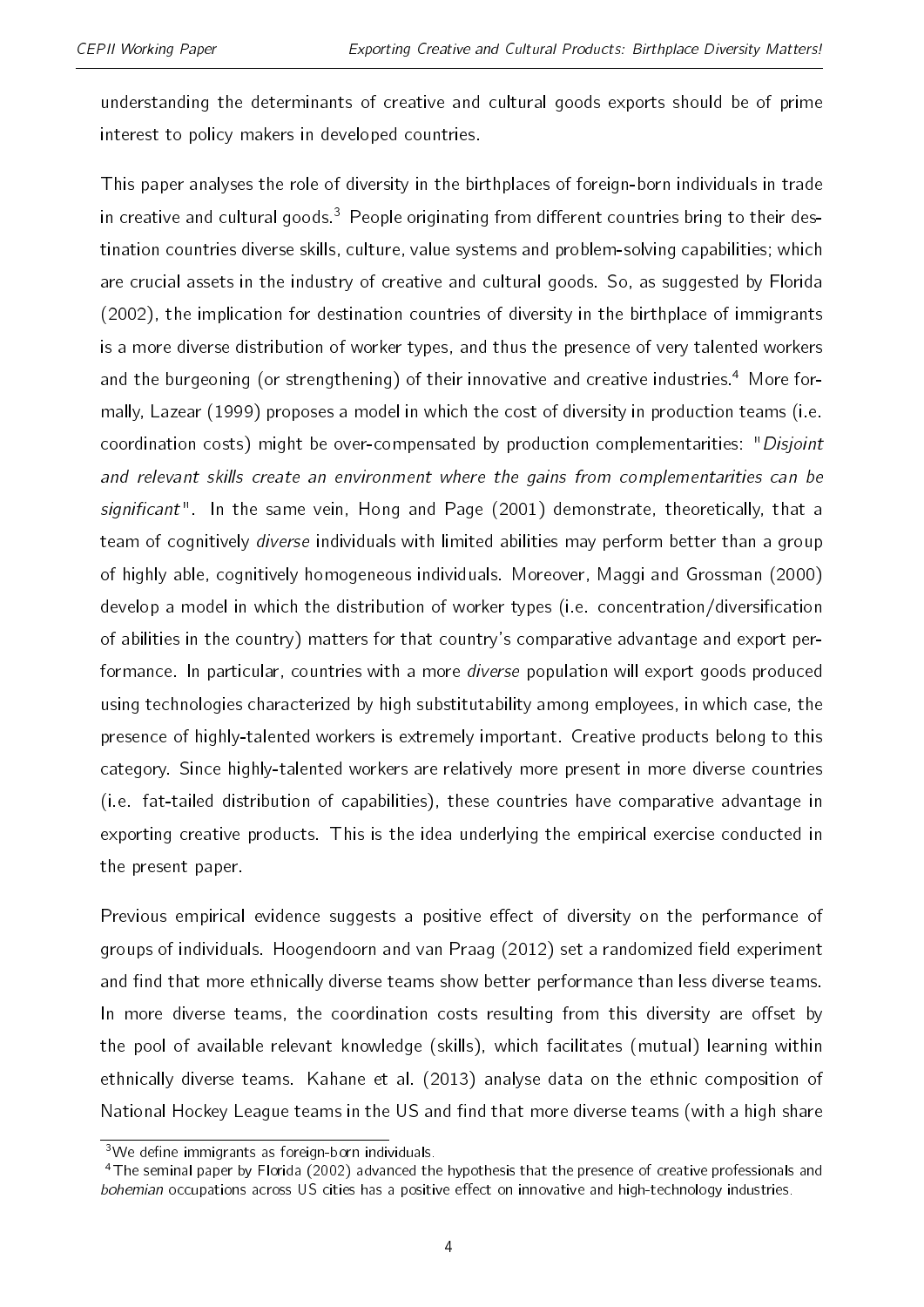of European players) demonstrate better performance. According to [Kahane et al.](#page-25-5) [\(2013\)](#page-25-5) the "productivity" premium provided by diverse teams lies in the skill effect (selection of best foreign players) and the complementarity between native and foreign-born players' skills.<sup>[5](#page-2-0)</sup> See [Horwitz and Horwitz](#page-25-6) [\(2007\)](#page-25-6) for a meta-study of the effect of diversity on team performance. In addition, diversity has a positive effect of the productivity of cities and firms. [Ottaviano](#page-26-2) [and Peri](#page-26-2) [\(2006\)](#page-26-2) find that a more multicultural urban environment increases the productivity of US-born citizens. [Trax et al.](#page-26-3) [\(2015\)](#page-26-3) use German establishment level data to analyse the micro and the macro level effects of diversity on productivity. The authors find that both the diverseness of foreign born workers and the spillover from regional diversification increase the productivity of plants.

By testing the effect of diversity on the export of creative goods, we contribute also to the long debate on the effect of migration on exports. The literature on the trade-migration nexus suggests a strong positive effect of immigrants on the export performance of host countries. Migrant communities' business and social networks promote the export activity of host countries by reducing information costs and boosting the diffusion of preferences [\(Rauch,](#page-26-4) [2001](#page-26-4) and [Head and Ries,](#page-25-7) [1998\)](#page-25-7). Migrants, especially highly-skilled individuals, help domestic firms in overcoming the cultural barriers to trade (language, local tastes, etc.) and creating international business relationships [\(Combes et al.,](#page-25-8) [2005;](#page-25-8) [Herander and Saavedra,](#page-25-9) [2005;](#page-25-9) [Rauch and Trindade,](#page-26-5) [2002\)](#page-26-5).

We complement the broad literature on birthplace diversity and economic performance, and add a new channel to the trade-migration nexus literature. The present paper provides two main contributions. First, we uncover a new channel through which diversity can affect national prosperity, that is, by affecting exports of creative and cultural products. Second, we make progress in addressing the endogeneity of migrants by providing an adjusted version of the shift share instrumental variable proposed by [Card](#page-25-10) [\(2001\)](#page-25-10).

The rest of the paper is organized as follows. Section 2 discusses the index of birthplace concentration used in the paper. Section 3 presents our empirical strategy, the data used to conduct the empirical exercise and how we address the problem of endogeneity. Section 4 presents the results and Section 5 concludes the paper.

<sup>&</sup>lt;sup>5</sup>[Peri and Sparber](#page-26-6) [\(2009\)](#page-26-6) provide empirical evidence of a productivity effect from the complementarity among immigrant and native workers.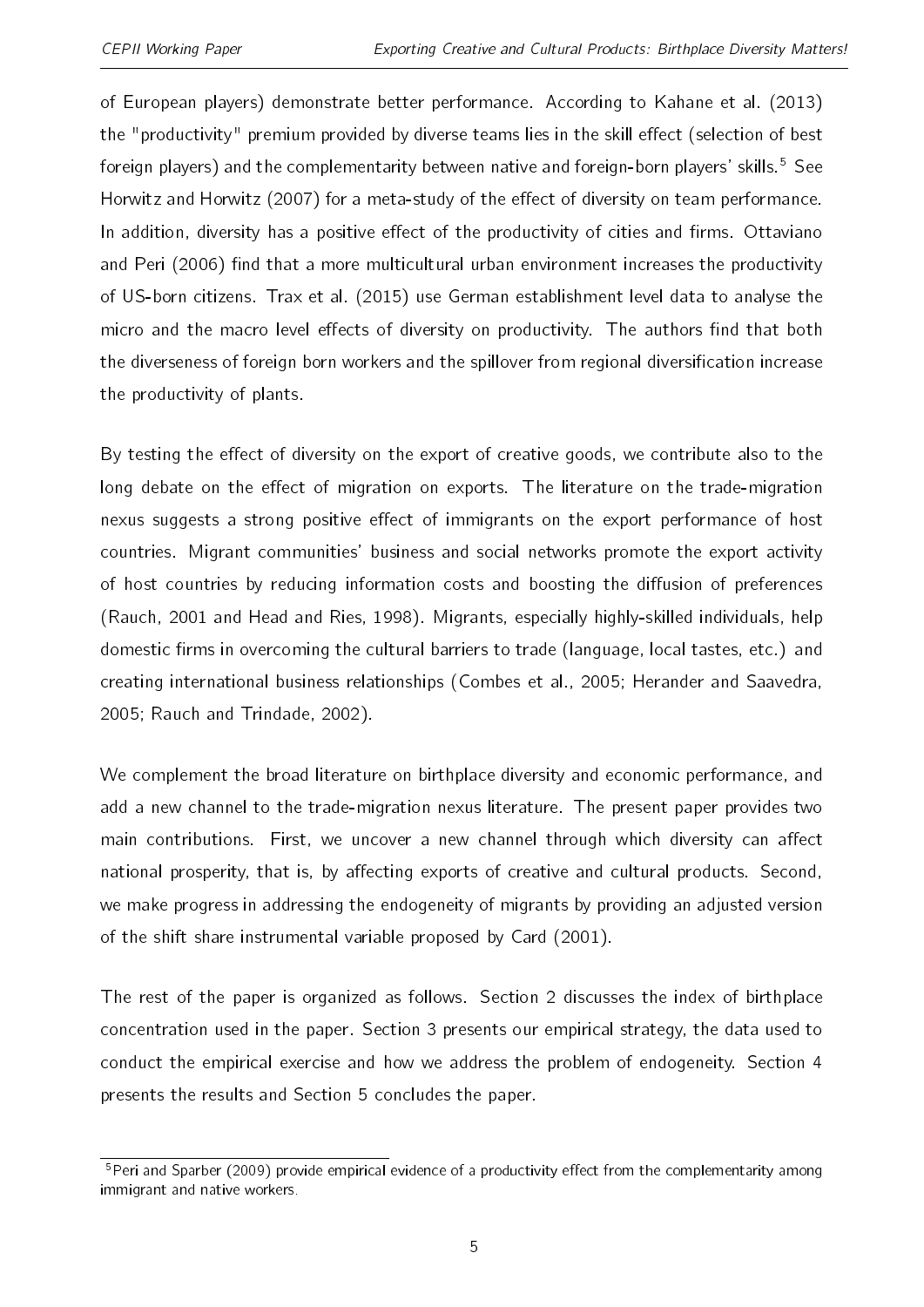#### <span id="page-5-1"></span>2. Herfindahl-Hirschman index to measure the birthplace diversity

The first step in our empirical exercise is to compute a measure of the diversity in migrants' birthplaces, for each destination (exporting) country at time  $t$ . The guiding principle here, is to choose a simple and widely used measure of concentration. For this reason, we rely on a standard Herfindahl-Hirschman (HH) concentration index applied to the population of immigrants. The HH index is used widely in many economics field from industrial and urban economics, where it is used to measure the concentration of activities around cities, to development economics, where the HH index is used to measure income inequalities. The only caveat accompanying its use as a proxy for birthplace *diversity* is related to its interpretation. An increase in the HH index represents a decrease in birthplace diversity. In other words, application of the HH index to immigrants' birthplace can be interpreted as the probability that two randomly selected immigrants in a given country come from the same origin. Thus, our measure of birthplace diversity (BD index) is as follows:

$$
BD_{it} = \sum_{j=1}^{J} s_{ijt}^2 \tag{1}
$$

<span id="page-5-0"></span>where  $s_{ijt}$  is the share of immigrants originating from *j* in the total population of immigrants residing in country *i* at time  $t$ . The  $BD$  index increases with the concentration of migrants' birthplaces in the country (it is equal to 1 if there is only one immigrant country of origin). Countries with a few dominant migrant communities will have high BD index values. Conversely, countries with many immigrant communities of similar size will have small BD index values. In our sample, Ireland is the country with most concentrated distribution of immigrants (this is not surprising since, in 2010, 52% of immigrants residing in Ireland originated from the UK). In contrast, Denmark has the most diverse immigrant population (in Denmark the largest community of immigrants is from Turkey and accounts for 8% of the total immigrant population). Figure [2](#page-16-0) depicts the Lorenz curve for three of the countries in our sample (Ireland, Denmark and Germany) to give an idea of differences across countries in the concentration of birthplace of immigrants.

Notice that our measure of birthplace diversity is similar to that adopted in [Alesina et al.](#page-25-0) [\(2016\)](#page-25-0) and [Trax et al.](#page-26-3) [\(2015\)](#page-26-3). These works use an index that directly measures diversity in the birthplace of immigrants (i.e. 1 minus the HH index).<sup>[6](#page-2-0)</sup> In our baseline regressions

<sup>&</sup>lt;sup>6</sup>The birthplace diversity index for immigrants in [Alesina et al.](#page-25-0) [\(2016\)](#page-25-0) can be expressed as follows:  $BD_{it}$  =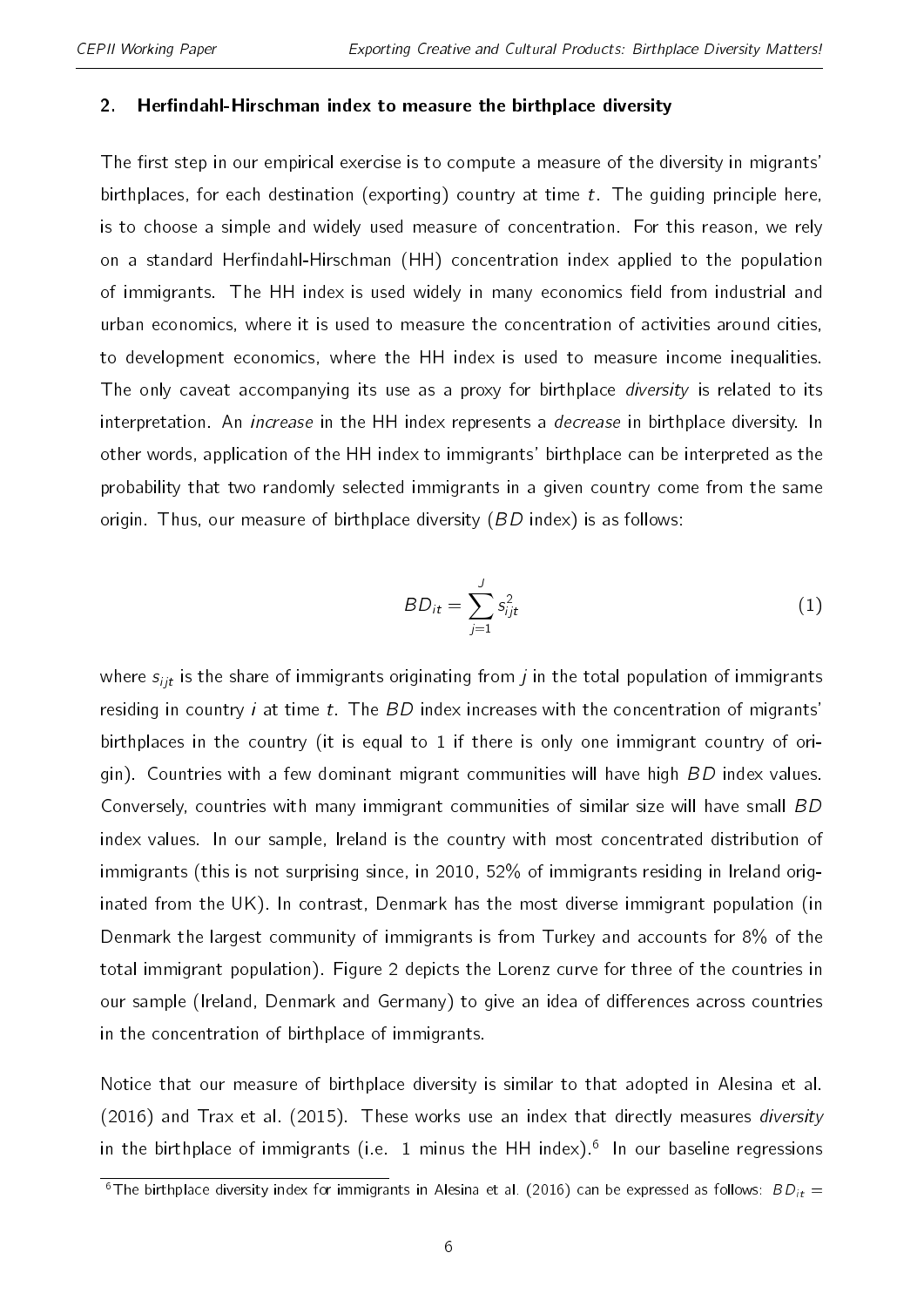we include the HH index as an inverse measure of diversity (see equation [\(1\)](#page-5-0)), we provide robustness checks using the same birthplace diversity index as in [Alesina et al.](#page-25-0) [\(2016\)](#page-25-0) to show that our results are robust to a direct or indirect measure of birthplace diversity.<sup>[7](#page-2-0)</sup>

#### 3. Empirical Strategy

<span id="page-6-0"></span>This section describes the empirical strategy used to test the effect of birthplace diversity of immigrants on the export of creative goods. We follow a reduced form empirical approach inspired by [Alesina et al.](#page-25-0) [\(2016\)](#page-25-0) with total exports of creative products (in log) as the main dependent variable. The estimated equation is as follows:<sup>[8](#page-2-0)</sup>

$$
Ln(y)_{ikt} = \beta_1 Ln(BD_{it}) + \beta_2 X_{it} + \theta_{kt} + \theta_{ik} + \varepsilon_{ikt}.
$$
 (2)

The subscripts i, k and t denote respectively exporting country, HS 2-digit sector and year. The dependent variable  $y_{ikt}$  is the creative and cultural exports of country *i*, sector *s*, time  $t$ . In order to keep the zeros after the log transformation, we simply impose that the  $L n(y)_{ikt}$  is equal to zero when  $y_{ikt}$  is zero. Notice that the number of zeros in the data is greatly reduced  $(0.42\%)$  because we have country-sector specific data only for rich countries (not using bilateral trade data reduces concerns about zero trade flows). However, we also use a PPML estimation, as proposed by [Silva and Tenreyro](#page-26-7) [\(2006\)](#page-26-7), to control for possible heteroscedasticity in the trade data. In the PPML estimations, we use creative products exports in levels rather than in log.

The main explanatory variable is the log of the birthplace diversity index  $BD_{it}$  as defined in Section [2.](#page-5-1) The set of control variables  $X_{it}$  includes: (i) the log of total exports of country i in sector k to control for the overall export dynamics of the country-sector; (ii) the number of countries of origin for migrants residing in country  $i$ ; (iii) the country's total population, to control for the size effect on exports (as in [Alesina et al.,](#page-25-0) [2016\)](#page-25-0); and (iv) the share of natives in the country's total population. Including the share of natives in the total population is important since it controls for the size effect of migration. It allows us to disentangle size from the fractionalization (*diversity*) of immigrants in the destination country - as in [Alesina](#page-25-0) important since it controls for the size effec<br>from the fractionalization (*diversity*) of immi<br> $\frac{1 - \sum_{j=1}^{J} s_{ijt}^2$ . See [Alesina et al.](#page-25-0) [\(2016\) equation \(8\).](#page-25-0)

 $7$ [This choice implies caution in the interpretation of results since an increase in our](#page-25-0)  $BD$  index represents a [reduction in diversity.](#page-25-0)

<sup>&</sup>lt;sup>8</sup>We adopt a log-log specification because it is standard in the empirical literature using gravity model for trade. It implies interpretation of regression coefficients directly as elasticities.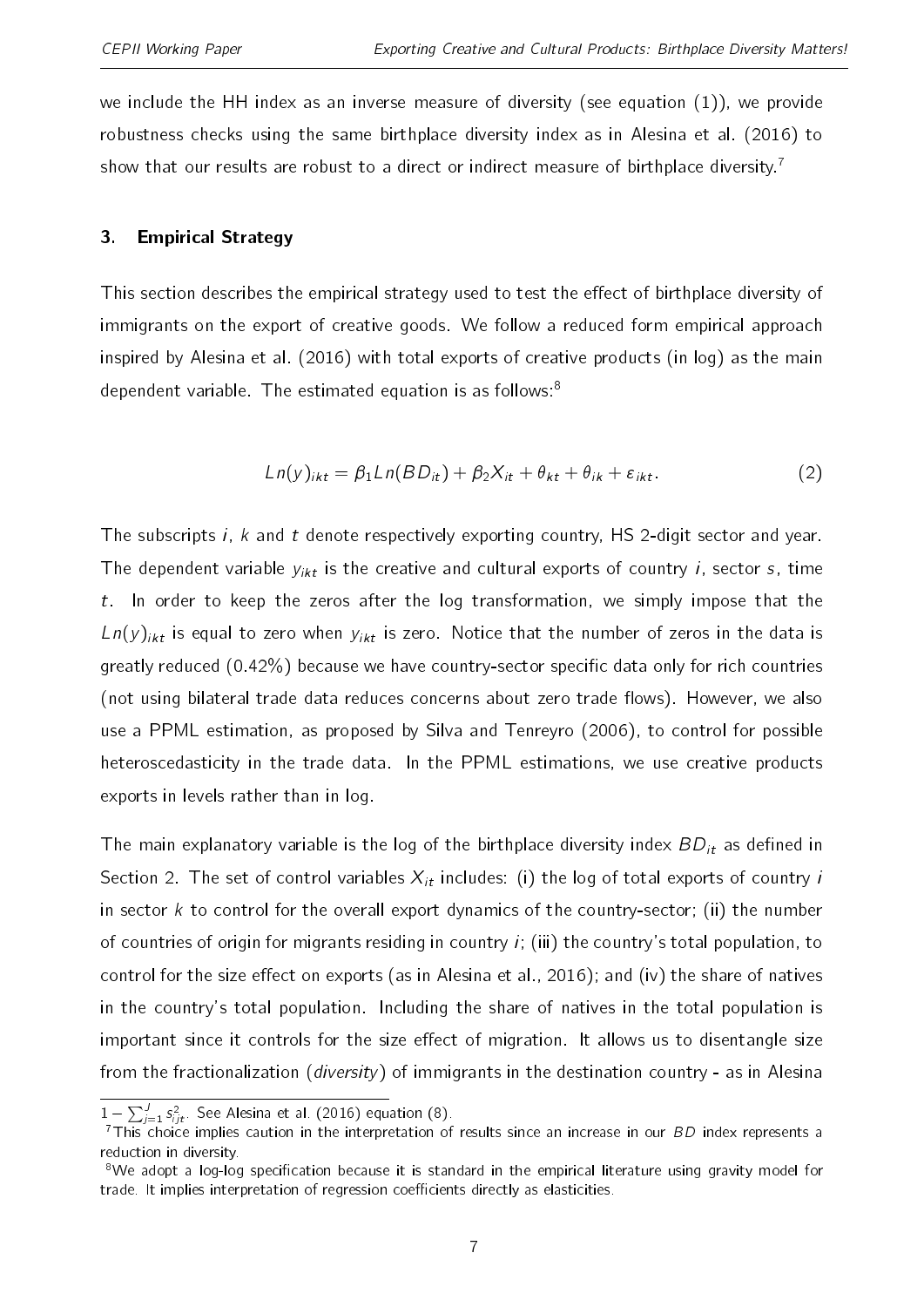[et al.](#page-25-0) [\(2016\)](#page-25-0) and [Trax et al.](#page-26-3) [\(2015\)](#page-26-3). Including the share of natives allows us to test whether there is any direct effect of the foreign-born population on the export of creative goods. If the theoretical discussion in the introduction holds, we expect a null coefficient for the share of natives. What matters for export performance in creative products is the diversity of cultures and not the total number of immigrants.<sup>[9](#page-2-0)</sup> In a robustness check, reported in the appendix, we include per capita GDP as an additional covariate to control for the exporting country's income level.<sup>[10](#page-2-0)</sup>

Any sector specific shock affecting the export of creative products in a given year (i.e. productivity shock, sector-specific innovation, technological improvement etc.) is captured by the sector-year fixed effects,  $\theta_{kt}$ , included in all the estimations. The inclusion of countrysector fixed effects,  $\theta_{ik}$ , allows us to control for any country-sector specific variable affecting the export of creative goods (i.e. sector comparative advantage, average level of development of the country, average expenditure in research and development in a country, etc.). The inclusion of country-sector fixed effects implies that our results should be interpreted in deviations from the country-sector mean (within estimator). The dependent variable (export of creative products) is country-sector-year specific; our main explanatory variable is country-year specific. For this reason, standard errors are clustered by country-year in all the estimations.

# <span id="page-7-0"></span>3.1. Endogeneity

A potential issue that needs to be addressed is endogeneity. Omitted variables concerns are reduced in our case since we include country-sector fixed effects which capture all unobserved destination specific factors affecting the settlement of immigrants in the host countries (i.e. average income level, immigration policy and any country specific economic factor attracting immigrants). However, an unobserved country-year specific shock might contemporaneously affect the exports of creative goods and the settlement of immigrants across destinations. Moreover, reverse causality could produce biased Ordinary Least Squares (OLS) estimations if changes in the export of creative goods affect the demand for labour in the country and, in particular, demand for high-skilled (immigrant) workers. We address these endogeneity

<sup>&</sup>lt;sup>9</sup>lmmigrants from the same country have a homogeneous culture and, thus, can be assumed to have homogeneous ability. In this respect, they do not spread the distribution of worker abilities in the destination country.

<sup>&</sup>lt;sup>10</sup>We consider it peculiar to include both population and per capita GDP in the same specification and, for this reason, we report the augmented specification including per capita GDP only in the appendix. However, our baseline results do not change. See Appendix Table [A1.](#page-27-0)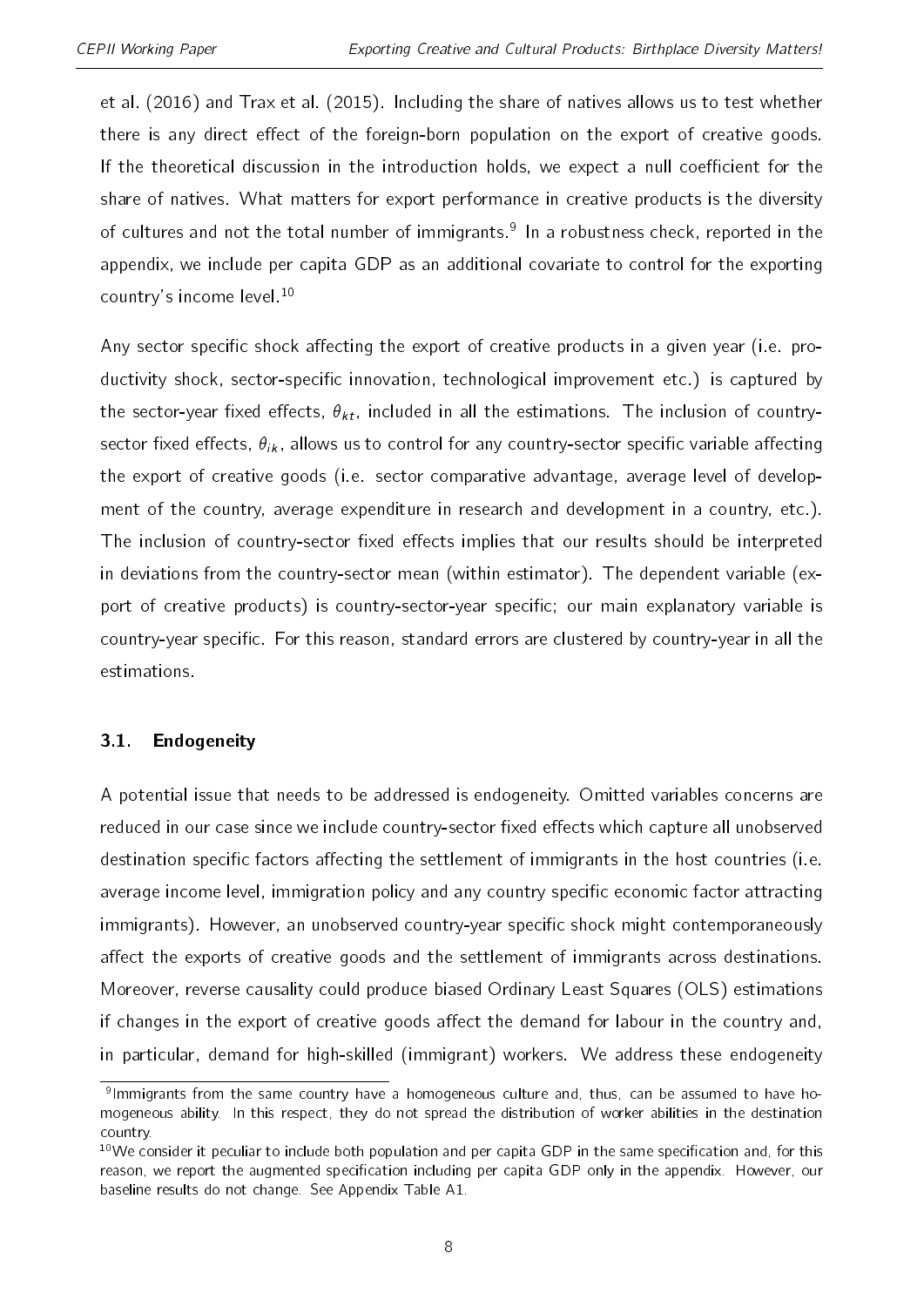concerns by adopting an instrumental variable approach (Two Stage Least Squares - 2SLS).

Much of the migration literature adopts the shift share instrument à la [Card](#page-25-10) [\(2001\)](#page-25-10) to solve the problem of endogeneity in immigrant settlement.<sup>[11](#page-2-0)</sup> Unfortunately, in our framework, the total bilateral flows of immigrants used to build the shift-share instrument would be unlikely to be exogenous (since they can be assumed to be affected by destination-year specific export performance and labour demand). So, we introduce an alternative instrumental variable, in line with [Card](#page-25-10) [\(2001\)](#page-25-10), but based on the predicted supply-driven number of migrants in each destination (exporting) country *i*. Basically, we run a structural gravity model that predicts the bilateral stocks of migrants (taken from  $IAB$ )<sup>[12](#page-2-0)</sup> using: (i) destination-year fixed effects; (ii) origin-year fixed effects; (iii) a set of country-pair specific geographic variables (distance, common border, language and colonial past) -  $Geo_{ii}$ ; (iv) the share of immigrants coming from a specific origin in 1980; and  $(v)$  its interaction with the total stock of migrants from a given country -  $In(Immi)_{jt}^{13}$  $In(Immi)_{jt}^{13}$  $In(Immi)_{jt}^{13}$ . We use a PPML estimator to account for the many zeros in bilateral migration stocks and to estimate the following equation:

<span id="page-8-0"></span>
$$
Immi_{ijt} = \gamma_{it} + \gamma_{jt} + \beta_1 \text{Geo}_{ij} + \beta_2 \text{Shlmmi}_{ij,1980} + \beta_3 \text{Shlmmi}_{ij,1980} * In(Immi)_{jt} + \mu_{ijt}
$$
 (3)

where the destination-year fixed effects  $(\gamma_{it})$  capture the pull factors of bilateral migration, the origin-year fixed effects  $(\gamma_{it})$  account for the origin-year specific push-factors affecting the outflow of migrants, and the set of gravity type covariates control for the country-pair specific migration cost. The inclusion of the share of immigrants in  $i$  coming from  $j$  in 1980 (ShImmi<sub>ii,1980</sub>) and its interaction with  $ln(1mm)_{it}$  mimics the idea in [Card](#page-25-10) [\(2001\)](#page-25-10) that new immigrants tend to settle in destinations where previous immigrants from the same origin already reside. The main advantage of this specification relies on the fact that  $Geo_{ii}$  will contribute to predicting the bilateral stock of migrants also for those origin-destination pairs ij with zero migrants in the base year of  $Sh/mm_{ii,1980}$ . From equation [\(3\)](#page-8-0) we take the predicted value  $\widehat{Imm_{ijt}}$  (fit of the regression) from which we exclude the destination-year

<sup>&</sup>lt;sup>11</sup>See for example [Ottaviano and Peri](#page-26-2) [\(2006\)](#page-26-2); [Peri and Requena-Silvente](#page-26-8) [\(2010\)](#page-26-8); [Card](#page-25-11) [\(2009\)](#page-25-11).

<sup>12</sup>See next section for more details of data sources.

<sup>&</sup>lt;sup>13</sup>Note that the direct effect of  $ln(1mmi)_{jt}$  is captured by  $\gamma_{jt}$ .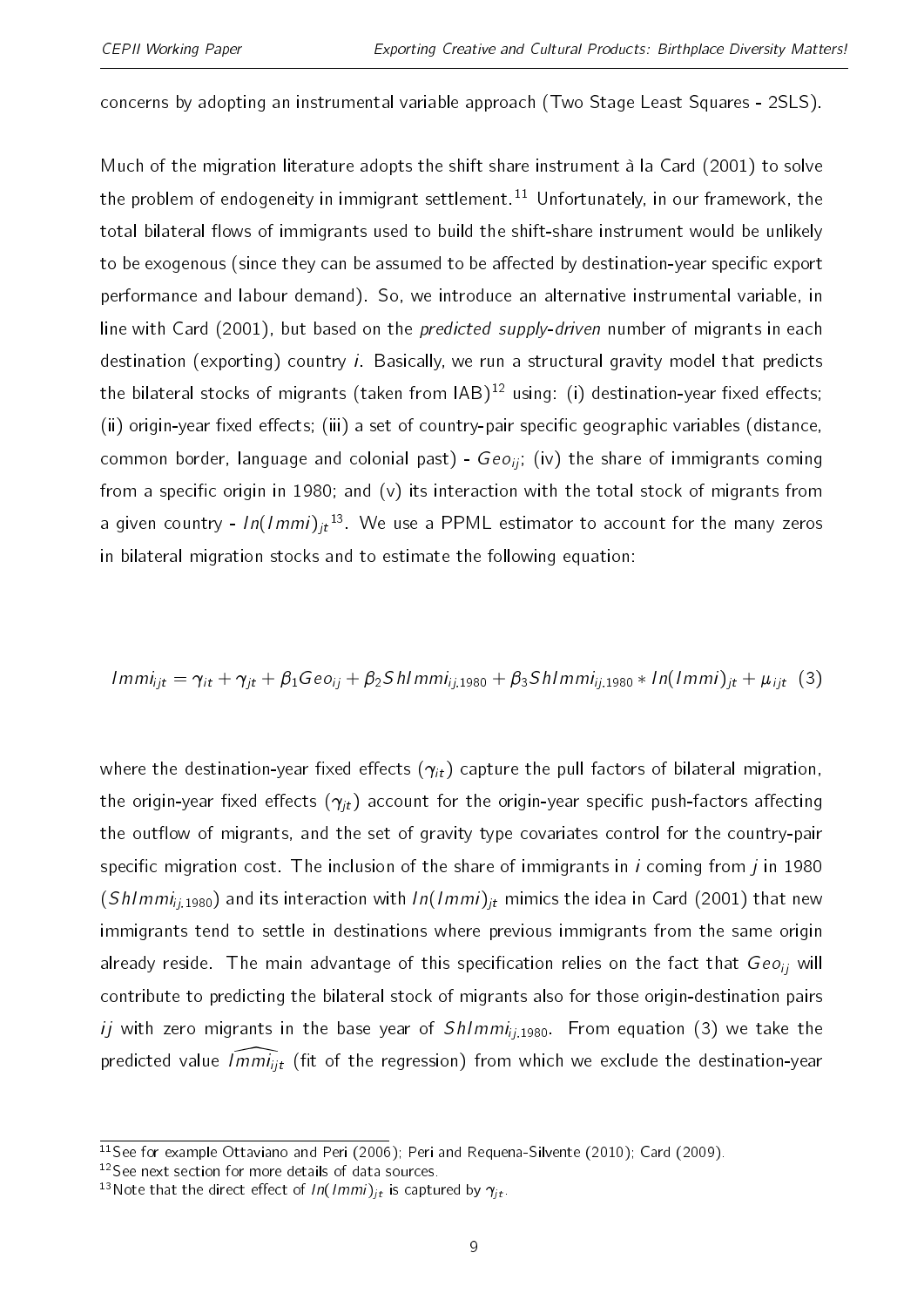fixed effect component:

$$
\widehat{Adj|mmi_{ijt}} = \widehat{lmmi_{ijt}} - \widehat{\gamma_{it}}.
$$
\n(4)

Thus, our instrumental variable does not include the demand-driven component of bilateral migration, which is the origin of the endogeneity concern in our framework (and the basis for the main critiques of the shift-share instrument). Finally, we build the birthplace concentration index as in (eq[.1\)](#page-5-0) using  $Adj|Imm|_{ijt}$  :

$$
IV_{it} = \sum_{j=1}^{J} \left( \frac{AdjImmi_{ijt}}{\sum_{j=1}^{J} AdjImmi_{ijt}} \right)^{2}
$$
(5)

Notice that  $\left( \frac{Adj( m m_{ij} )}{\sum_{i=1}^{J} \mathcal{N}^{(i)}_{i}} \right)$  $\frac{A d \widehat{j \mid mm} i_{ijt}}{\sum_{j=1}^{J} Adj \mid mm i_{ijt})}$ is simply the share in the total population of the supply driven predicted number of migrants in country i originating from country  $j$ . Thus, the BD index is built purely on the supply-driven migration component and can be used safely as an instrumental variable,  $IV_{it}$ . The exclusion restriction assumption here is that this BD index based on supply-driven migration stocks (i.e.  $IV_{it}$ ) affects the export of creative goods only through the BD index based on *total* migration stocks. This is tested in Appendix Table [A2](#page-28-0) which shows that  $IV_{it}$  has no direct effect on the export of creative goods.

As a robustness check, we use the 5-year lag of the BD index as an instrumental variable, which allows us to test an overidentified model and to apply a Sargan test for validity of the instrumental variables. The idea is that the composition of the migrant population is persistent over time, so the lagged value of the diversity index is a good proxy for the current diversity index value (relevant IV). Moreover, any contemporaneous shock to creative products exports cannot be related to previous values of the diversity index (IV validity).

#### <span id="page-9-0"></span>3.2. Data and Descriptive evidence

Our calculation of the BD index relies on IAB bilateral migration stocks data. IAB data include information on migrants' country of origin (nationality) and education level for 20 OECD destination countries, during the period 1980-2010 (5-year intervals). Data on the education level of immigrants (primary, secondary, tertiary) allow us to test the effect of birthplace diversity by skill level.<sup>[14](#page-2-0)</sup> To calculate the concentration index, we consider migrants

<sup>14</sup>Dataset available here: [http://www.iab.de/en/daten/iab-brain-drain-data.aspx.](http://www.iab.de/en/daten/iab-brain-drain-data.aspx)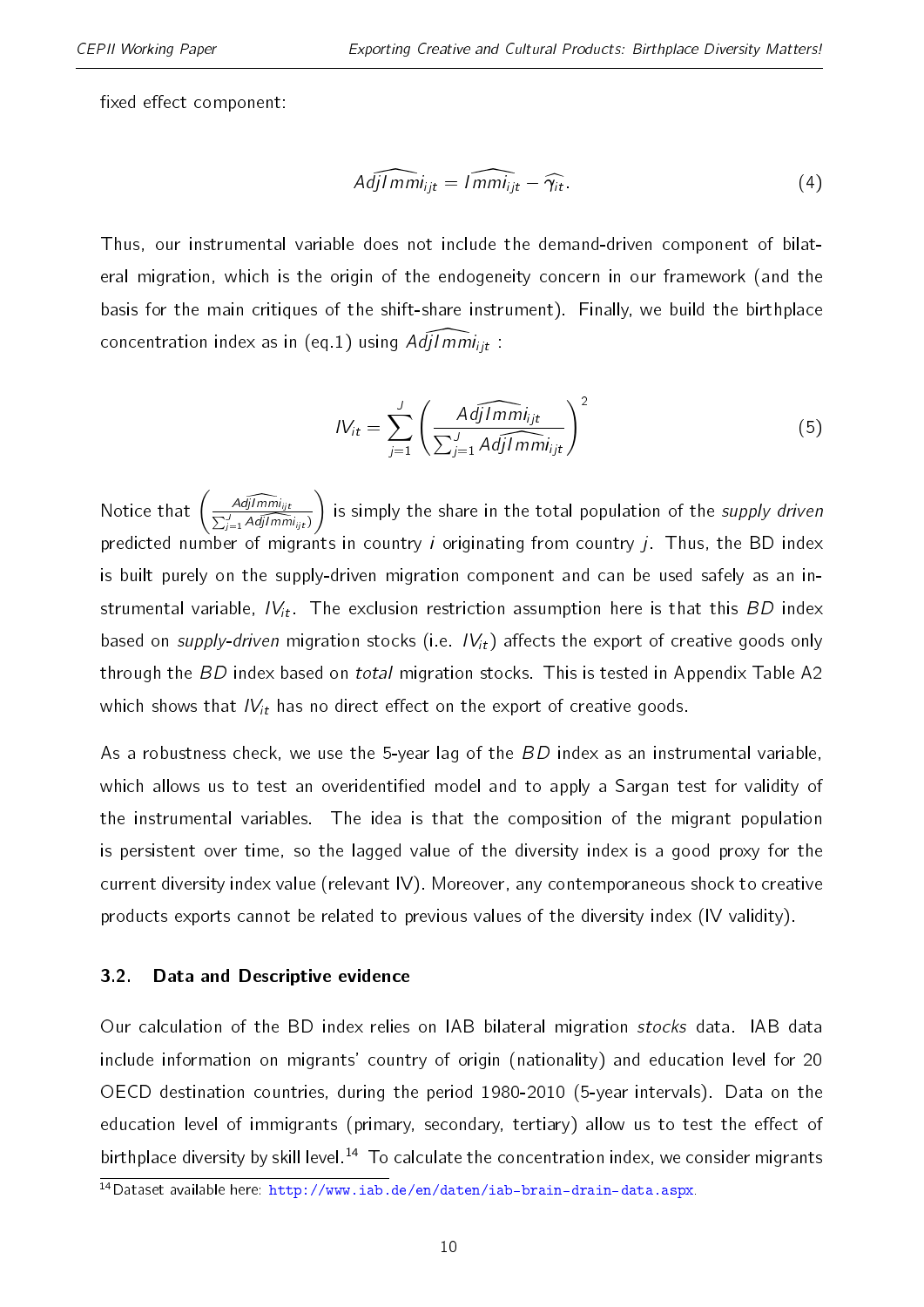as foreign-born individuals aged at least 25 years. A potential drawback of using IAB data is that they report only the nationalities. Naturalized foreign-born individuals and second generation immigrants are not classified as "immigrant" in our data. So, our measure of birthplace concentration underestimates the real degree of cultural diversity.

As a robustness check, we use bilateral migration flows rather than stocks to compute the concentration index. In this case, we rely on the data in [Abel and Sander](#page-25-12) [\(2014\)](#page-25-12), which provide information on bilateral migration flows for a  $178*178$  matrix of origin-destination combinations, for the years 1995, 2000, 2005 and 2010.[15](#page-2-0) Bilateral migration stocks (and flows) are used to compute a country-year specific birthplace diversity measure (see eq. [1\)](#page-5-0) that can be merged with data on creative and cultural goods exports.

In order to calculate the volume of creative and cultural goods exports, we combine trade data from BACI (CEPII) with three recent HS-based classifications of creative and cultural goods. The first classification was released by UNESCO and includes only the core creative industries (used here as baseline). The second was also released by UNESCO and includes both core and non-core creative industries (robustness check). The third classification used in this paper was released by UNCTAD (robustness check). Trade data from BACI provide information on the value of export flows (in USD) for a complete set of exporting and importing countries in the period 1989-2015, by product HS 6-digit level. Then, the UNESCO (and UNCTAD) classification is used to identify whether a specific HS 6-digit code belongs to the category "creative and cultural exports". This allows us to compute the total amounts of creative and cultural goods exports by country-sector(HS2)-year, which we use as the main dependent variable in our empirical exercise. Notice that, in our regression sample, we include only the HS 2-digit sectors containing at least one HS 6-digit product classified as "creative or cultural".

Merging trade data on cultural products (UNESCO core classification) with the BD index based on the stock of migrants (baseline estimations), produces a sample of 1,425 observations: 19 exporting countries,  $16$  15 HS 2-digit sectors, and 5 years (1990, 1995, 2000, 2005 and 2010). See Table [1](#page-18-0) panel A for in-sample descriptive statistics. When we use the UNESCO (core plus non-core) classification, the number of observations increases slightly (1,615 observations) because two additional HS 2-digit sectors include non-core creative

<sup>&</sup>lt;sup>15</sup>This dataset is available at: [http://science.sciencemag.org/content/sci/suppl/2014/03/27/343.](http://science.sciencemag.org/content/sci/suppl/2014/03/27/343.6178.1520.DC1/Abel-Database-s2.xlsx) [6178.1520.DC1/Abel-Database-s2.xlsx.](http://science.sciencemag.org/content/sci/suppl/2014/03/27/343.6178.1520.DC1/Abel-Database-s2.xlsx) The main advantage of this dataset, with respect to other sources (e.g. IMD-OECD), is the balanced nature of the data which include all other non-OECD destination countries. <sup>16</sup> Luxembourg is not included due to numberous missing observations in the trade data.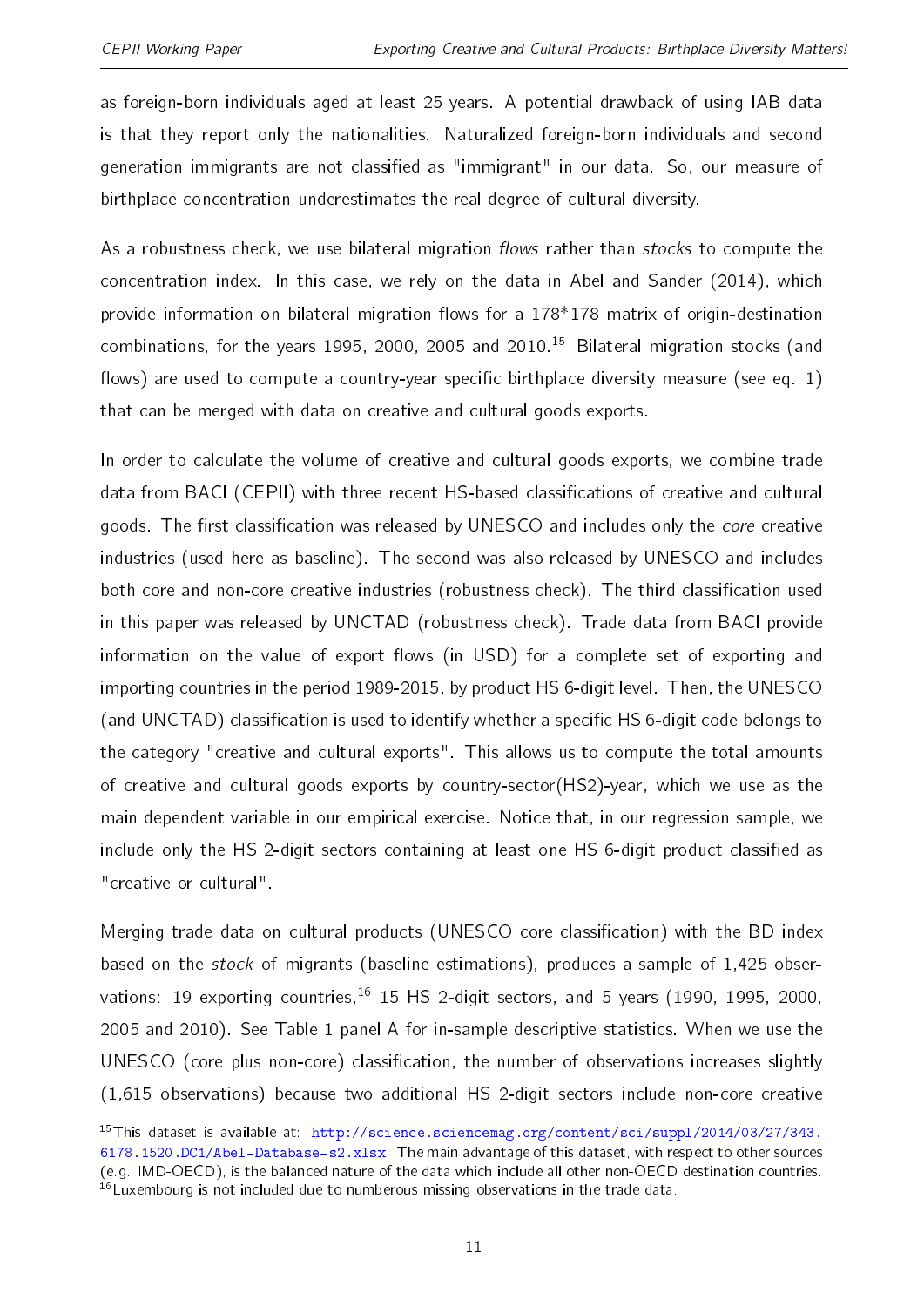products (see Table [1](#page-18-0) panel B). When we use the UNCTAD classification for creative goods, the number of observations increases because it includes 29 HS 2-digit chapters with creative products. See Table [1](#page-18-0) panel C for in-sample descriptive statistics using the UNCTAD classification to define creative products. Importantly, our results are robust to the three classifications used to define creative exports. In contrast, if we merge trade data with the BD index based on *flows* of migrants (robustness check), the number of observations increases since the sample of exporting countries is larger (178 exporting countries).

Figure [3](#page-17-0) depicts the simple correlations between countries' exports of creative products (country averages across sectors), conditioned on the size of the country, and the diversity of immigrants' birthplaces (HH index). For the years 1995, 2000, 2005 and 2010 the relation is always negative, suggesting a positive correlation between the export of creative products and diversity in immigrants' birthplaces.

#### 4. Results

#### 4.1. Baseline Results

OLS results for equation [2](#page-6-0) are presented in Table [2.](#page-19-0) Across all specifications, the concentration of immigrant birthplaces has a negative and significant effect on the export of creative and cultural goods. This means that immigrant diversity has a positive impact on the creative goods exports. In particular, using our preferred specification (column 3), a 10% decrease in the birthplace concentration index implies a 4% boost in the export of creative and cultural goods. Notice that our results hold for both the UNESCO and the UNCTAD classifications of creative and cultural goods (see columns 3-5). As expected, the share of natives in the total population has no effect on the export of creative products, confirming the idea that it is the diversity in immigrants' origins that matters for the export of creative goods, not the size of the foreign-born population. Our baseline results are robust to the inclusion of per capita GDP among the covariates. See Appendix Table [A1.](#page-27-0)

Table [3](#page-20-0) presents the results of the 2SLS using the instrumental variables described in Section [3.1.](#page-7-0) Column 1 presents the estimation results using the IV based on the predicted supplydriven migration stocks and, column 2 presents the results using a 5-year lag of the BD index as an instrumental variable. In columns 3-5 we employ an overidentified model and put both IVs in the first stage. The relevance of the two IVs is suggested by the first stage coefficients at the bottom of the table. In all the specifications, the instruments are good proxies for the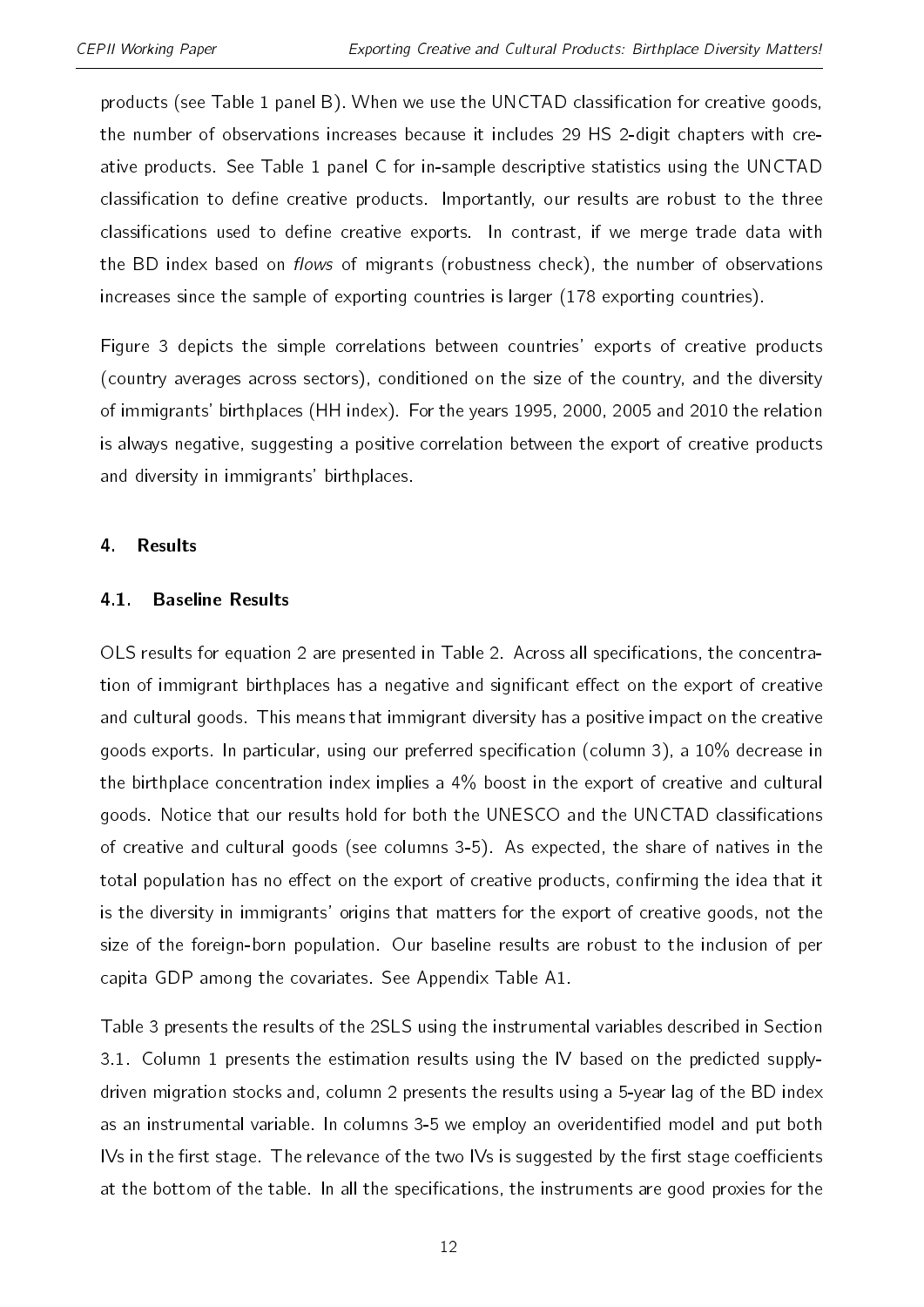(potential) endogenous BD index. The first stage F-stat are all considerably above the rule of thumb value of 10 and remove any potential problem of weak instruments. The Sargan tests presented in columns 3-5 prove the validity of our IVs (orthogonality). Finally, in order to support the exclusion restriction of our IVs (as suggested by [Conley et al.,](#page-25-13) [2012\)](#page-25-13), we estimate equation [\(2\)](#page-6-0) by adding the two IVs (separately, and then together) as additional covariates to test whether they have a direct effect on the export of creative goods. The exclusion restriction assumption is satisfied if the IVs affect the export of creative goods only through their influence on the endogenous regressor (and, thus, when they have no direct effect on the export of creative goods). As expected, none of the IVs has a significant direct effect on the export of creative goods, supporting the validity of the exclusion restriction (see Table [A2\)](#page-28-0). The second stage results of the 2SLS approach are reported at the top of Table [3](#page-20-0) and confirm what discussed above. Diversity in the birthplace of immigrants has a positive and significant effect on the export of creative goods (no matter which classification is used to identify creative products). In particular, a  $10\%$  decrease in the BD index (i.e. an increase in birthplace diversity), implies a 4.4% increase in the export of creative products see column 3 in Table [3.](#page-20-0)

Table [4](#page-21-0) presents our first robustness check using a PPML estimator to address the zero trade flow problem. Our results perfectly hold when we use the UNESCO classification (both core, and core plus-non-core classifications) - see columns  $1$  and  $2$ . The sign of the coefficient is in line with expectations for the UNCTAD classification also, but is estimated with errors (coefficient not significantly different from zero).

Table [5](#page-21-1) presents another robustness check using the alternative definition of birthplace diversity proposed by [Alesina et al.](#page-25-0) [\(2016\)](#page-25-0) - one minus the HH index applied to the population of immigrants. The results are qualitatively similar to those obtained using our BD index, but have the opposite signs (the measure proposed by [Alesina et al.](#page-25-0) [\(2016\)](#page-25-0) is a direct measure of diversity). Appendix Table [A3](#page-29-0) presents the 2SLS results using the birthplace diversity index, as in [Alesina et al.](#page-25-0) [\(2016\)](#page-25-0). As in our baseline estimations, we use two instrumental variables: (i) the diversity index (1-HH) based on the supply driven predicted migration stocks, and (ii) a five-year lag of the diversity index  $(1-HH)$ . In all the specifications (for the three classifications of creative goods), an increase in birthplace diversity index boosts the export of creative goods.<sup>[17](#page-2-0)</sup> To support the validity of our results, in table [A5](#page-31-0) we report a placebo

 $17$ One issue with the econometric strategy adopted in the paper is the fact that total exports (control variable) indeed includes also the dependent variable. This is a reduced concerns because for many country-sectors the share of creative over total exports is less than 5% (the empirical distribution of the share of creative product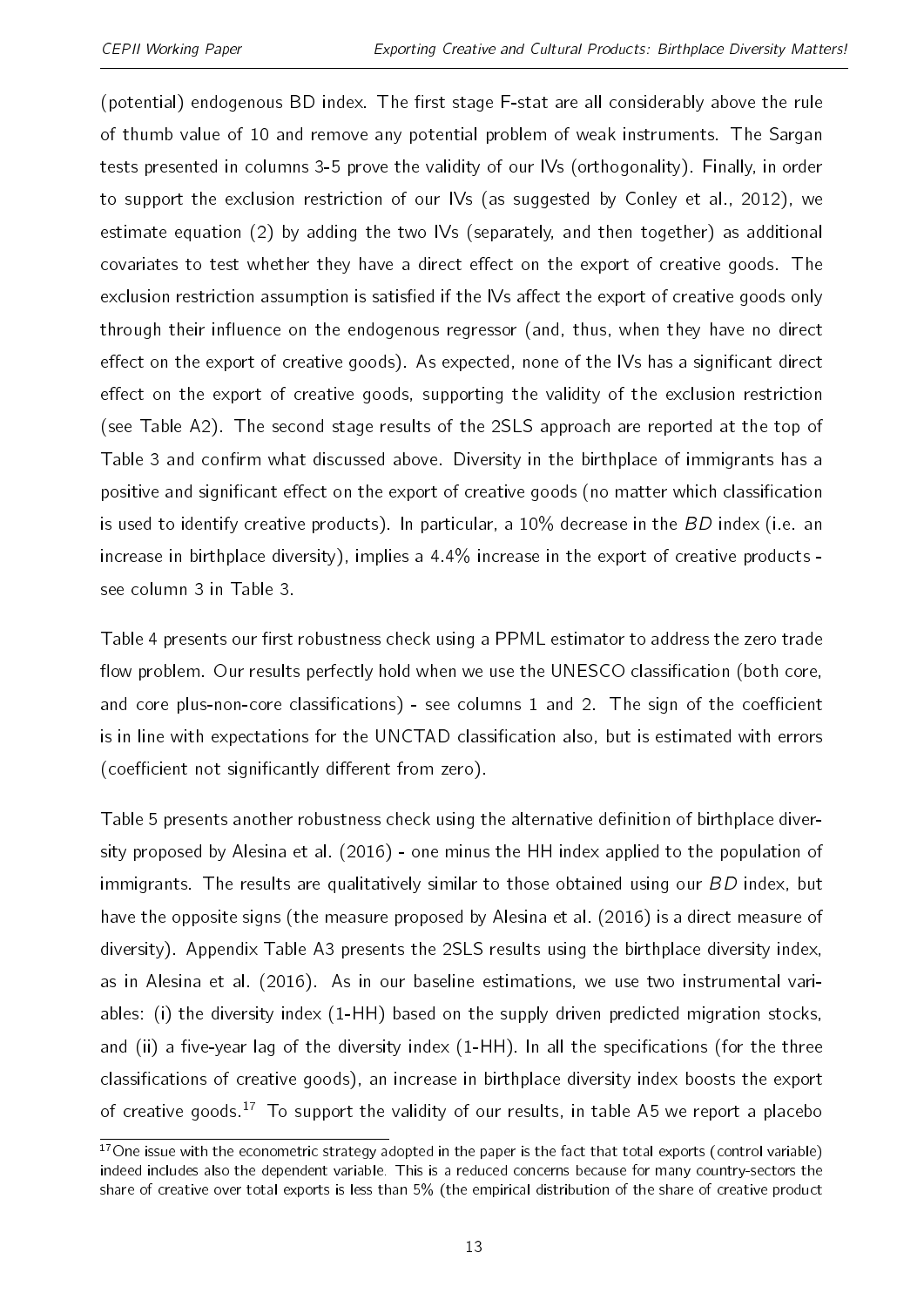test showing the effect of birthplace diversity on non-creative products. As expected, the diversity in the birthplace of immigrants does not play any role on the export of non creative products. This is true for both our measure of diversity and for the one adopted in [Alesina](#page-25-0) [et al.](#page-25-0) [\(2016\)](#page-25-0).[18](#page-2-0)

# 4.2. Robustness check using migration flows

The main drawback to IAB data on bilateral migration stocks is the small sample of destination countries (19 OECD countries), which implies the validity of the diversity-creative export nexus for the sub-sample of rich countries only. In this section, we account for this limitation by increasing the set of destination (exporting) countries using [Abel and Sander](#page-25-12) [\(2014\)](#page-25-12) data on bilateral migration flows to/from 178 countries. The construction of the  $BD$  index does not change; we simply apply equation  $(1)$  to an alternative migration dataset including a bigger sample of destination countries.

The results of this robustness check are reported in Table [6](#page-22-0) and show that, even if we consider a bigger set of exporting countries (both developed and developing), the positive effect of birthplace diversity on the export of creative goods holds, but the coefficient is smaller, indicating that the inclusion of poor countries weakens the nexus. This suggests that the effect of birthplace diversity for boosting exports of creative goods is particularly important for developed countries.

# 4.3. Results by skill level

As discussed in the introduction, the diversity and export of creative goods nexus is supposed to be particularly strong for the most talented workers (see [Florida,](#page-25-1) [2002\)](#page-25-1). The biggest contribution to the "creative" process in the creative and cultural goods industry is supposed to be generated by tertiary educated individuals. So, we expect diversity among high-skilled immigrants to have the strongest effect on the export of creative goods. We exploit information on immigrants' education level from IAB and compute the BD index (as in eq[.1\)](#page-5-0) by education level. The baseline specification results by education level are reported in Table [7.](#page-23-0) We find negative and significant coefficient for the concentration of tertiary and secondary educated migrants, confirming the intuition that what matters for the export of creative

exports has median equal to 5%). To address this residual concern, in table [A4,](#page-30-0) we provide an additional robustness check using the share of creative in all products on the left-hand side and results hold.

 $18$ Two specifications show a very weak coefficient on birthplace diversity with, however, a counterintuitive positive sign.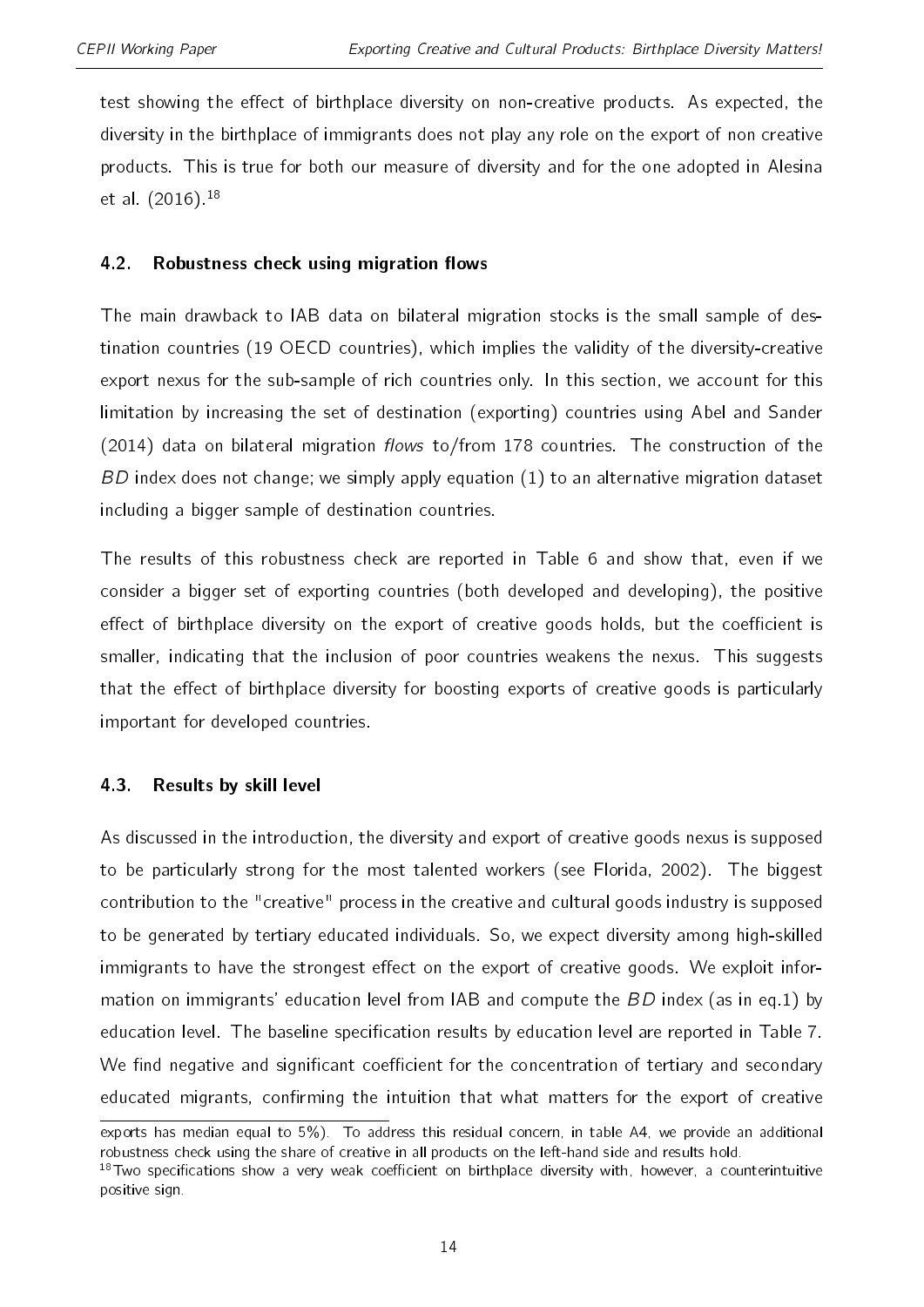goods is the diversity in the group of the most talented workers. Moreover, in line with the intuition, the coefficient of tertiary educated is bigger than the coefficient of secondary educated immigrants.

# 4.4. Results by macro-sector

Finally, Table [8](#page-24-0) reports the baseline estimation results by macro-sector. Diversity in immigrants' birthplaces may be of particular interest for some sectors and less relevant for others. While the estimated specification does not change (see eq. [2\)](#page-6-0), we needed to adapt the set of fixed effects included in the regression to achieve sufficient variability in the data to identify the coefficient of interest. Therefore, we include only country and year fixed effects in the sector specific regressions. Interestingly, the strongest contribution of birthplace diversity in boosting the export of creative goods is in: (i) Plastic and Rubbers, (ii) Wood and Wood products and (iii) Miscellaneous. Notice that the Miscellaneous macro-sector includes HS chapters 90 to 97, that is, optical, photographic and cinematographic products, clocks and watches, musical instruments, toys and games, works of art.

# 5. Conclusion

This paper has proposed a new channel through which diversity in the birthplaces of immigrants can affect the economic performance of the host country. We used a sample of 19 OECD developed countries over the period 1995-2010 and found overwhelming evidence of a positive effect of immigrants' birthplace diversity on the export of creative and cultural products. This holds in particular for highly skilled and medium-skilled immigrants.

More specifically, according to our preferred specification, a  $10\%$  increase in the diversity of immigrants (or a reduction in their concentration) increases creative goods exports by 4%. This result, along with the important role of the creative and cultural goods industry in developed countries, suggests the policy relevance of our paper. Attracting immigrants from a more diverse set of origin countries may be a way to boost exports of creative and cultural products, which are important for the economic prosperity of developed countries.

15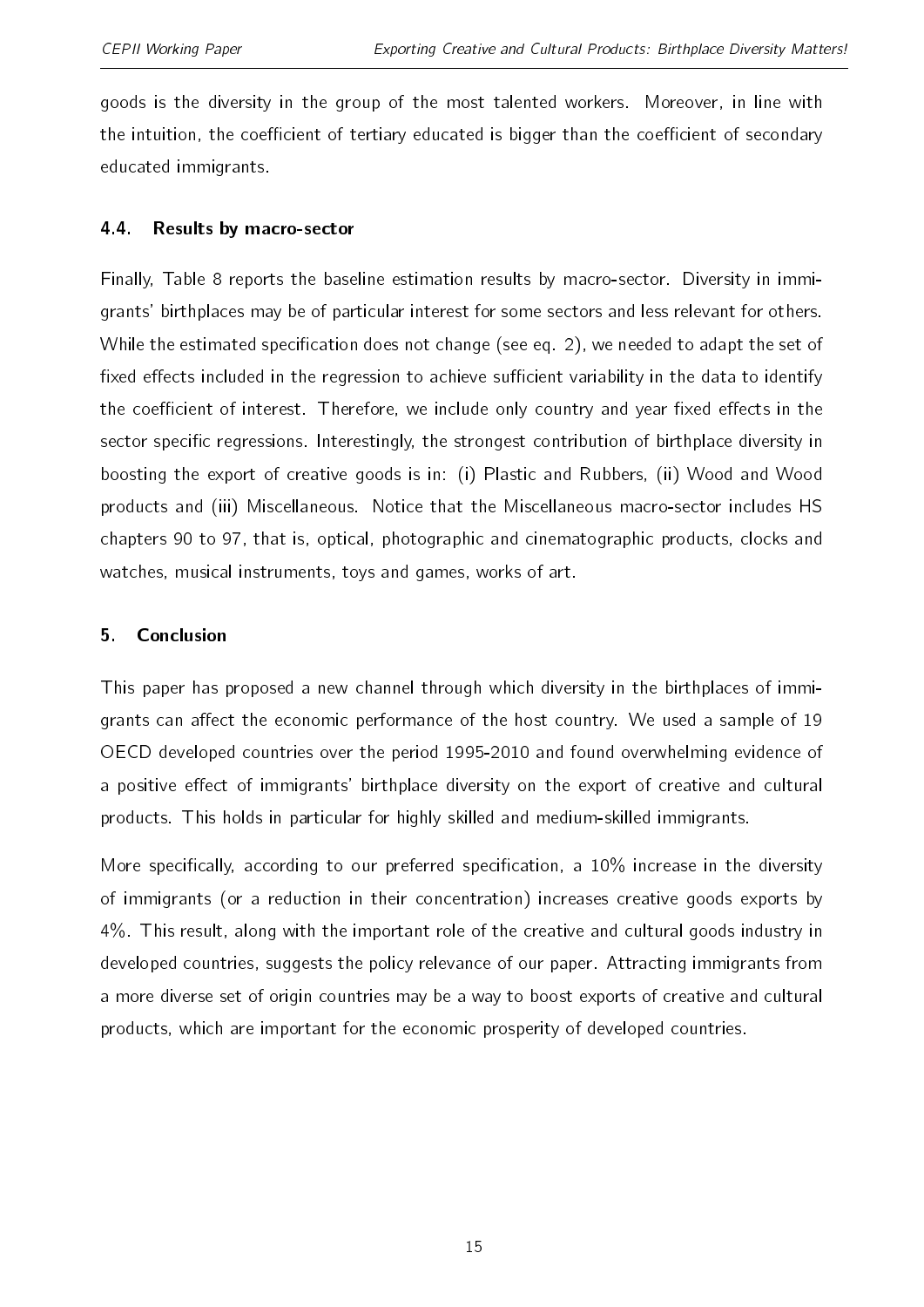# Tables and Figures



<span id="page-15-0"></span>Figure 1 Exports of creative goods and HH index of immigrants' birthplace: OECD countries, 1990-2010

Note: The blue bars report the total amount of exports in cultural and creative goods for the full sample of exporting countries in our data. The red line refers to the average HH index of immigrants' birthplace across exporting countries. Source: Authors' calculation on BACI and IAB data.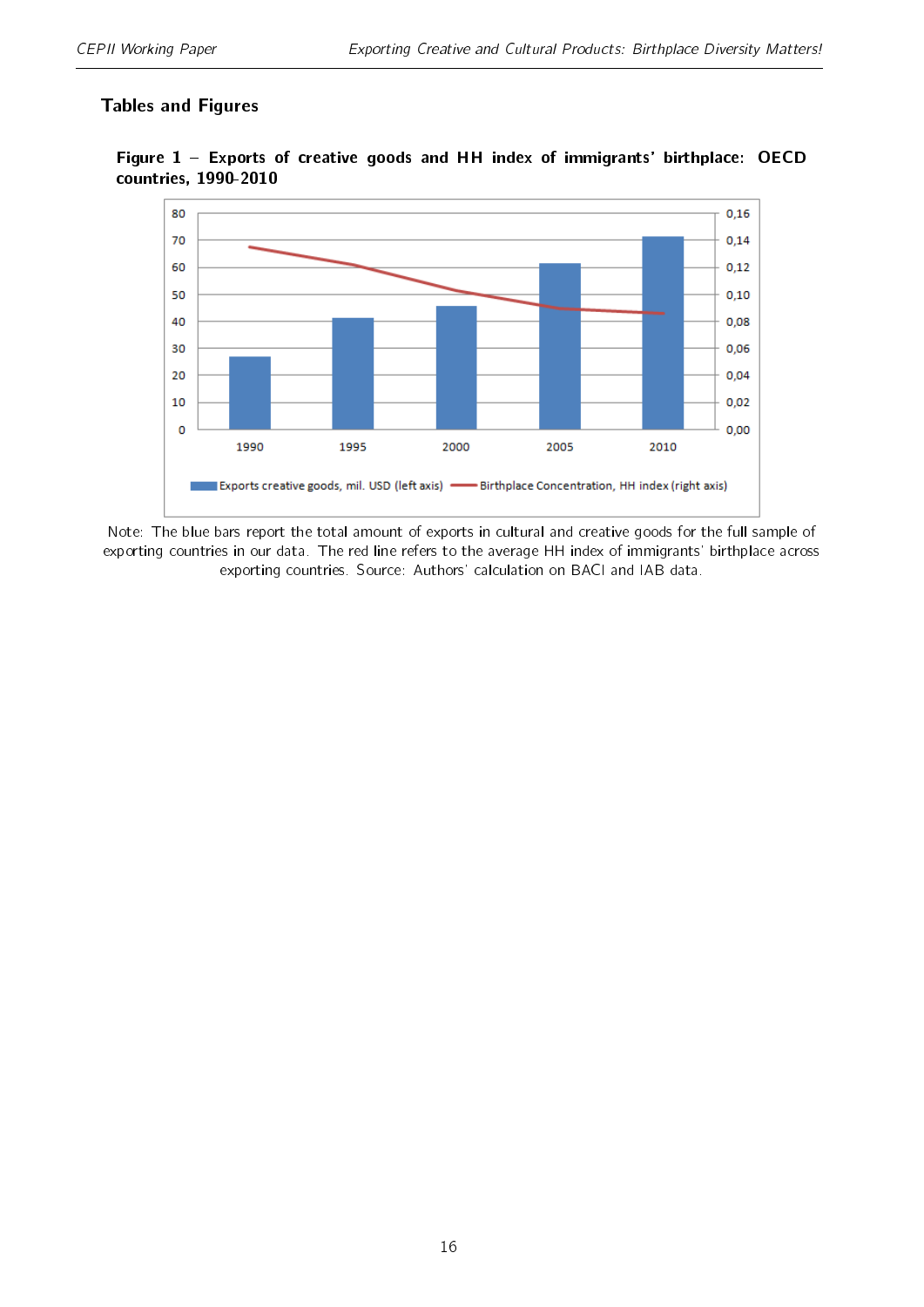<span id="page-16-0"></span>Figure 2 Concentration of immigrant birthplaces in Ireland, Germany and Denmark in 2010: Lorenz curves



Source: Authors' calculation on IAB data.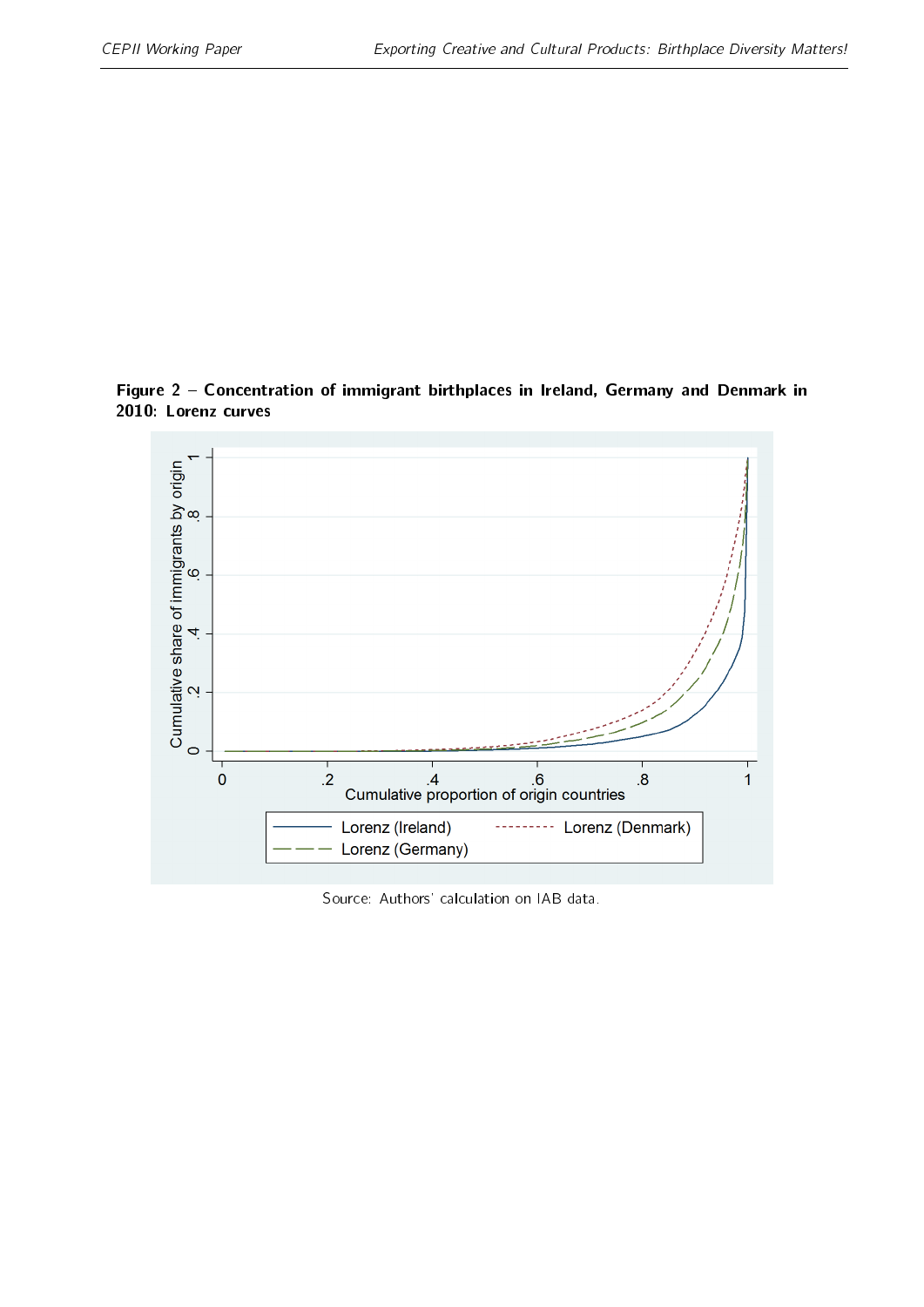<span id="page-17-0"></span>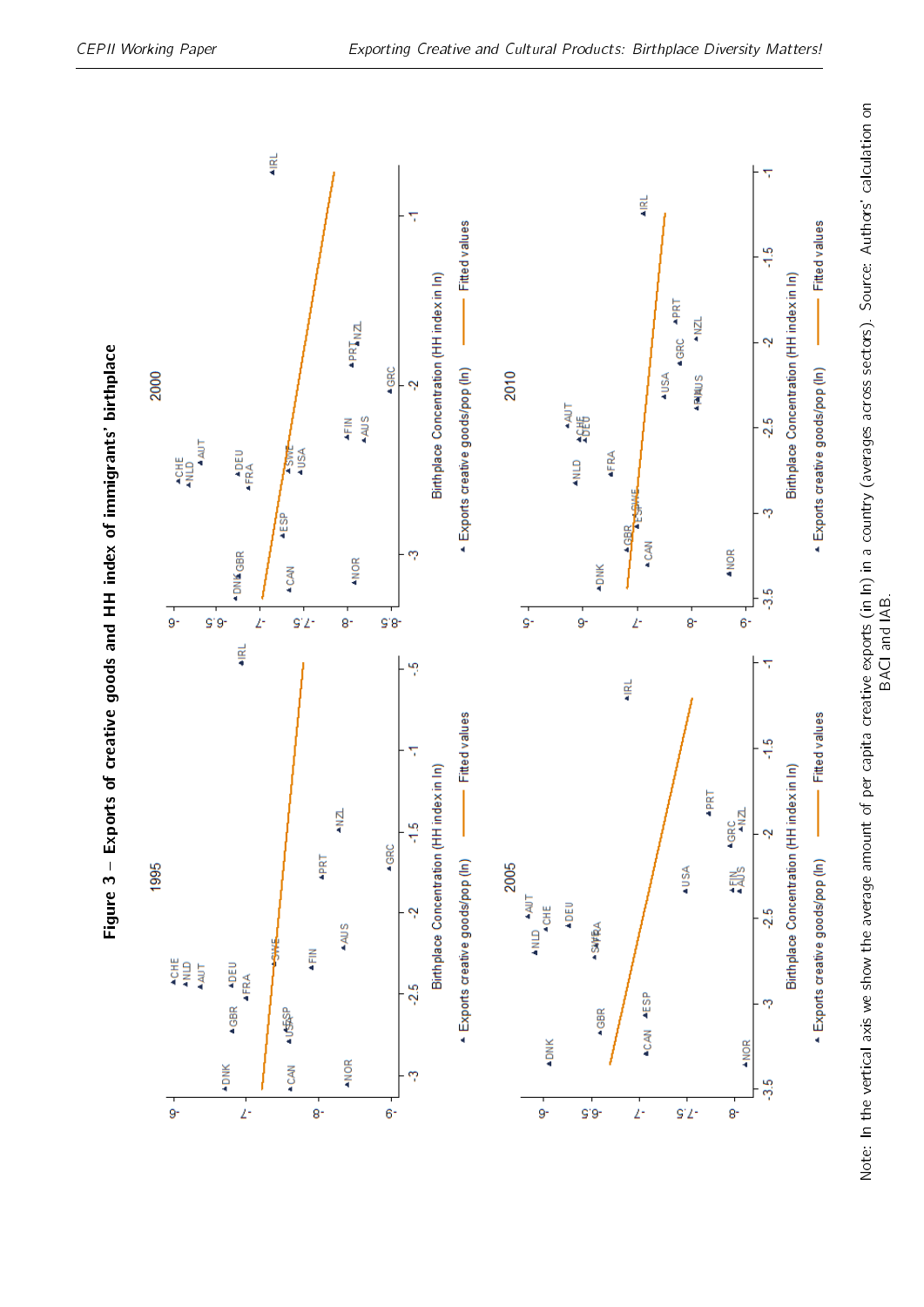|                                  | Obs  | Mean    | Std Dev                    |
|----------------------------------|------|---------|----------------------------|
| <b>Panel A</b>                   |      |         | UNESCO core classification |
| Exports creative (log)           | 1425 | 9.01    | 2.91                       |
| Birthplace Diversity (log of HH) | 1425 | $-2.46$ | 0.60                       |
| Tot exports (log)                | 1425 | 12.25   | 2 3 7                      |
| Population (log)                 | 1425 | 1656    | 1.16                       |
| Num of origins                   | 1425 | 157 34  | 39.02                      |
| Share of Natives                 | 1425 | 0.91    | 0.05                       |
| <b>Panel B</b>                   |      |         | UNESCO classification      |
| Exports creative (log)           | 1615 | 9.69    | 3.11                       |
| Birthplace Diversity (log of HH) | 1615 | $-2.46$ | 0.60                       |
| Tot exports (log)                | 1615 | 12.58   | 251                        |
| Population (log)                 | 1615 | 16.56   | 1.16                       |
| Num of origins                   | 1615 | 157.35  | 39.02                      |
| Share of Natives                 | 1615 | 0.91    | 0.05                       |
| <b>Panel C</b>                   |      |         | UNCTAD classification      |
| Exports creative (log)           | 2755 | 9.25    | 2.70                       |
| Birthplace Diversity (log of HH) | 2755 | $-2.46$ | 0.60                       |
| Tot exports (log)                | 2755 | 11.86   | 2 5 7                      |
| Population (log)                 | 2755 | 16 57   | 1.16                       |
| Num of origins                   | 2755 | 157 35  | 39.02                      |
| Share of Natives                 | 2755 | 0.91    | 0.05                       |

<span id="page-18-0"></span>Table  $1$  - In-sample descriptive statistics: Estimation samples based respectively on UN-ESCO core, UNESCO and UNCTAD classification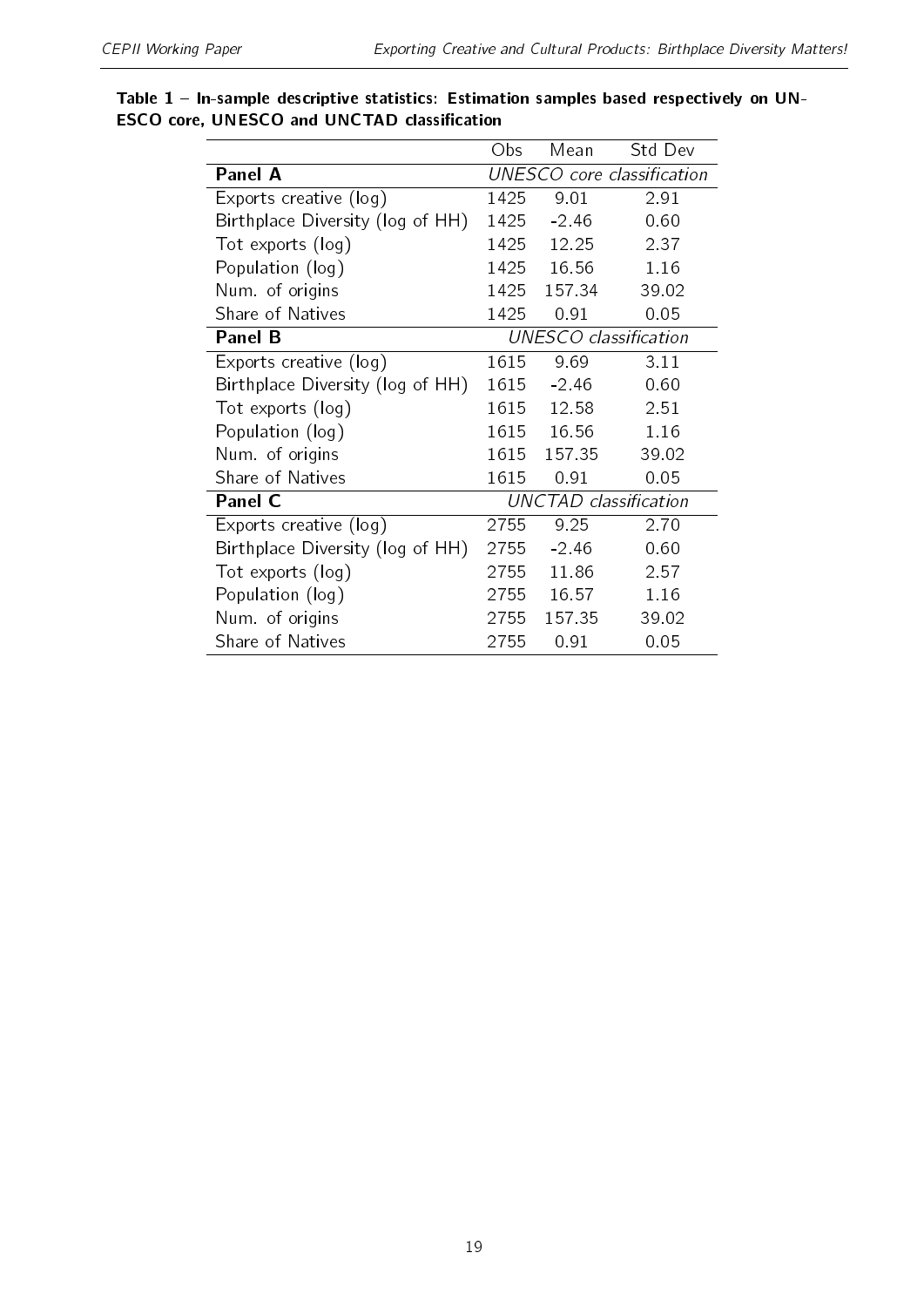|                                  | Exports of creative products (in log) |               |               |               |               |
|----------------------------------|---------------------------------------|---------------|---------------|---------------|---------------|
|                                  | (1)                                   | (2)           | (3)           | (4)           | (5)           |
| Birthplace Diversity (log of HH) | $-0.343**$                            | $-0.392***$   | $-0.392***$   | $-0.284**$    | $-0.246**$    |
|                                  | (0.145)                               | (0.133)       | (0.135)       | (0.111)       | (0.095)       |
| Tot exports (log)                | $0.770***$                            | $0.766***$    | $0.766***$    | $0.839***$    | $0.825***$    |
|                                  | (0.061)                               | (0.064)       | (0.064)       | (0.044)       | (0.047)       |
| Population (log)                 | $-1154$                               | $-1110$       | $-1$ 112      | $-0.992*$     | $-1.096**$    |
|                                  | (0.728)                               | (0.697)       | (0.698)       | (0.588)       | (0.544)       |
| Num of origins                   |                                       | $-0.002$      | $-0.002$      | $-0.002*$     | $-0.002$      |
|                                  |                                       | (0.002)       | (0.002)       | (0.001)       | (0.002)       |
| Share of Natives                 |                                       |               | $-0.022$      | -1 231        | 0 1 3 7       |
|                                  |                                       |               | (2.121)       | (1.801)       | (1.475)       |
| <b>Product Classification</b>    | UNESCO                                | <b>UNESCO</b> | <b>UNESCO</b> | <b>UNESCO</b> | <b>UNCTAD</b> |
|                                  | Core                                  | Core          | Core          |               |               |
| Country-sector FE                | yes                                   | yes           | yes           | yes           | yes           |
| Sector-year FE                   | yes                                   | yes           | yes           | yes           | yes           |
| Observations                     | 1,425                                 | 1,425         | 1,425         | 1,615         | 2,755         |
| R-squared                        | 0967                                  | 0.967         | 0.967         | 0.980         | 0971          |

<span id="page-19-0"></span>Table 2 - Birthplace diversity and creative products exports: Baseline results, OLS estimations

HH index is an inverse measure of diversity. A negative coefficient suggests a positive relationship between birthplace diversity and export of creative goods. Standard errors are clustered by country-year. \*\*\*  $p < 0,01$ ; \* \*  $p < 0,05$ ; \*  $p < 0,1$ .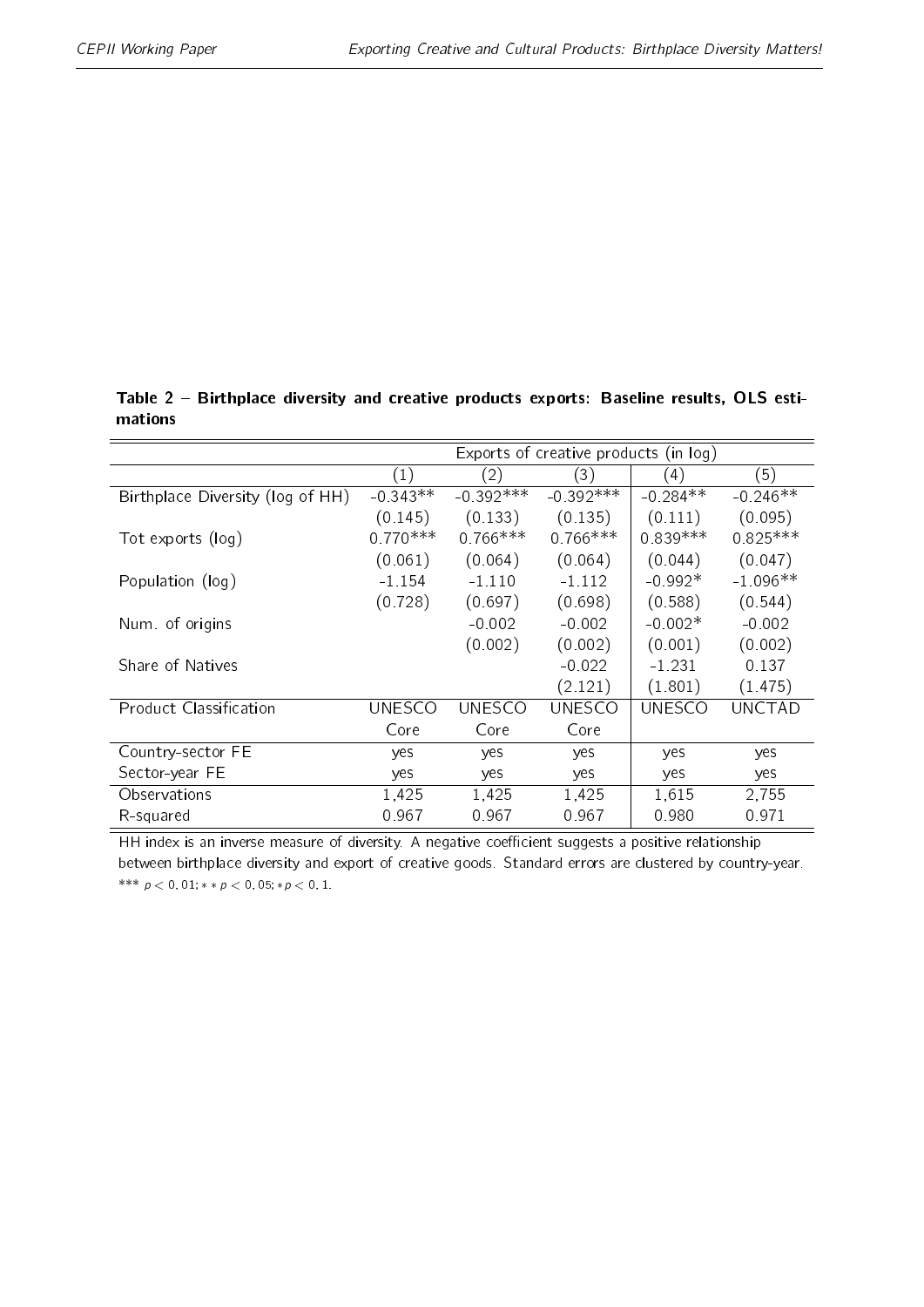|                                    |               |               | Exports of creative products (in log) |               |               |
|------------------------------------|---------------|---------------|---------------------------------------|---------------|---------------|
|                                    | (1)           | (2)           | (3)                                   | (4)           | (5)           |
| Birthplace Diversity (log of HH)   | $-0.533**$    | $-0.397**$    | $-0.436**$                            | $-0.379**$    | $-0.346***$   |
|                                    | (0.256)       | (0.176)       | (0.171)                               | (0.167)       | (0.128)       |
| Tot exports (log)                  | $0.765***$    | $0.766***$    | $0.766***$                            | $0.837***$    | $0.823***$    |
|                                    | (0.064)       | (0.064)       | (0.064)                               | (0.044)       | (0.048)       |
| Population (log)                   | $-1133$       | $-1$ 113      | $-1.118$                              | $-1.005*$     | $-1.109*$     |
|                                    | (0.701)       | (0.697)       | (0.697)                               | (0.591)       | (0.560)       |
| Num of origins                     | $-0.003$      | $-0.002$      | $-0.002$                              | $-0.003*$     | $-0.002$      |
|                                    | (0.002)       | (0.002)       | (0.002)                               | (0.001)       | (0.002)       |
| Share of Natives                   | 0.342         | $-0.010$      | 0.090                                 | $-0.987$      | 0.394         |
|                                    | (2.219)       | (2.219)       | (2.203)                               | (1.896)       | (1.551)       |
| <b>Product Classification</b>      | <b>UNESCO</b> | <b>UNESCO</b> | <b>UNESCO</b>                         | <b>UNESCO</b> | <b>UNCTAD</b> |
|                                    | Core          | Core          | Core                                  |               |               |
| Country-sector FE                  | yes           | yes           | yes                                   | yes           | yes           |
| Sector-year FE                     | yes           | yes           | yes                                   | yes           | yes           |
| IV: BD based on imputed immigrants | $0.791***$    |               | $0.379***$                            | $0.379***$    | $0.375***$    |
| $IV: 5-year lag BD$                |               | $0.693***$    | $0.550***$                            | $0.550***$    | $0.549***$    |
| F-test                             | 26.59         | 73 42         | 75.58                                 | 75.94         | 75.59         |
| Hansen J                           |               |               | 0.480                                 | 0.523         | 0.251         |
| Observations                       | 1,425         | 1,425         | 1,425                                 | 1,615         | 2,755         |
| R-squared                          | 0.967         | 0.967         | 0.967                                 | 0.980         | 0.971         |
|                                    |               |               |                                       |               |               |

<span id="page-20-0"></span>Table 3 - Birthplace diversity and creative products exports: Baseline results, 2SLS estimations

HH index is an inverse measure of diversity. A negative coefficient suggests a positive relationship between birthplace diversity and export of creative goods. Standard errors are clustered by country-year. \*\*\*  $p < 0,01$ ; \* \*  $p < 0,05$ ; \*  $p < 0,1$ .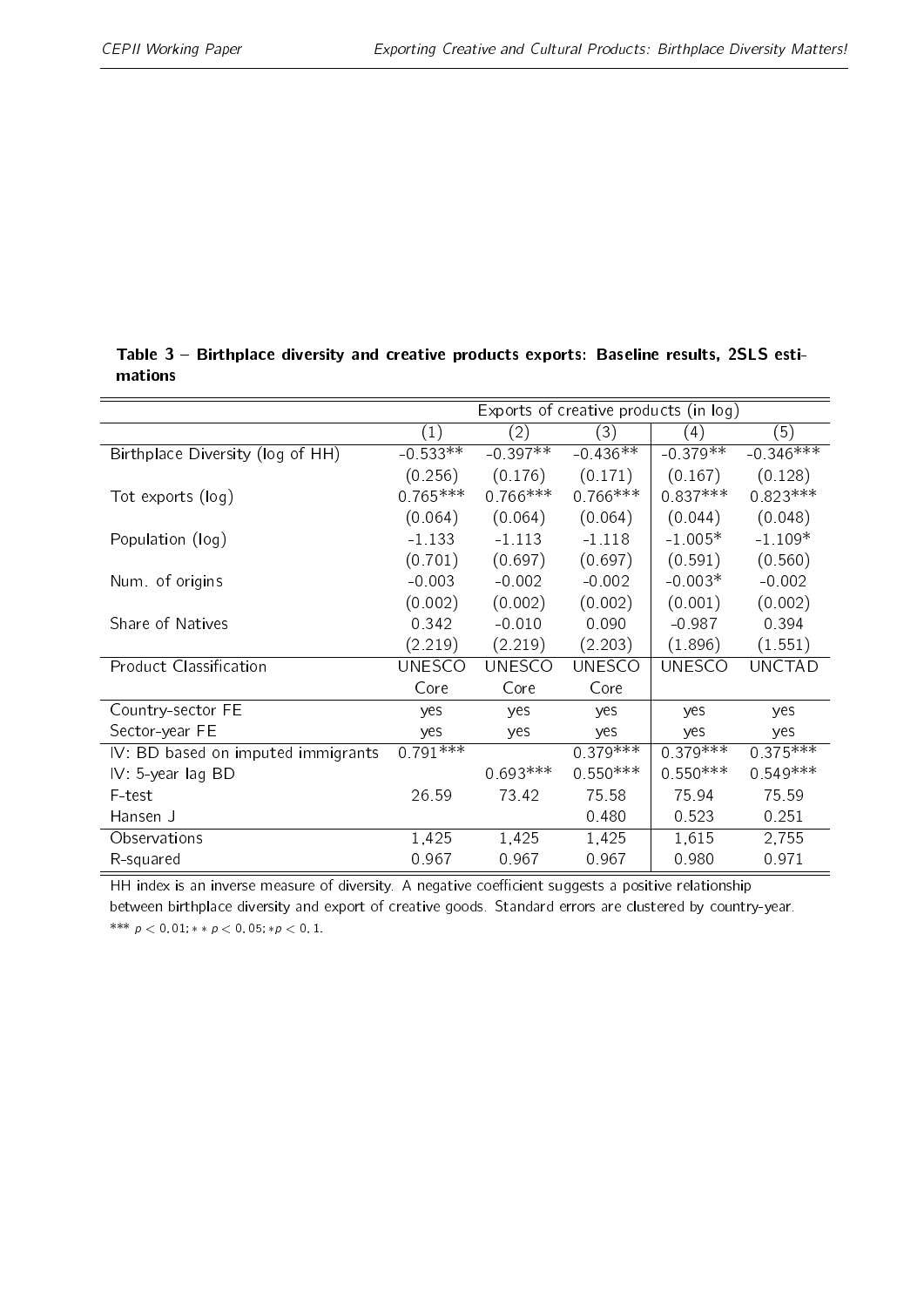|                                  | Exports of creative products |               |             |  |
|----------------------------------|------------------------------|---------------|-------------|--|
|                                  | (1)                          | (2)           | (3)         |  |
| Birthplace Diversity (log of HH) | $-0.144***$                  | $-0.252***$   | $-0.018$    |  |
|                                  | (0.046)                      | (0.080)       | (0.031)     |  |
| Tot exports (log)                | $0.821***$                   | 1.085 ***     | $0.909***$  |  |
|                                  | (0.055)                      | (0.066)       | (0.031)     |  |
| Population (log)                 | $-0.341$                     | 0.063         | $-0.711**$  |  |
|                                  | (0.430)                      | (0.790)       | (0.287)     |  |
| Num of origins                   | $-0.002**$                   | 0.001         | $-0.001***$ |  |
|                                  | (0.001)                      | (0.001)       | (0.000)     |  |
| Share of Natives                 | $-2.490*$                    | $-1.291$      | 0.239       |  |
|                                  | (1.512)                      | (2.007)       | (0.932)     |  |
| Product Classification           | UNESCO                       | <b>UNESCO</b> | UNCTAD      |  |
|                                  | Core                         |               |             |  |
| Country-sector FE                | yes                          | yes           | yes         |  |
| Sector-year FE                   | yes                          | yes           | yes         |  |
| Observations                     | 1,425                        | 1,615         | 2,755       |  |
| R-squared                        | 0.989                        | 0.986         | 0.991       |  |

# <span id="page-21-0"></span>Table 4 - Birthplace diversity and creative products exports: Robustness check using PPML estimation

HH index is an inverse measure of diversity. A negative coefficient suggests a positive relationship between birthplace diversity and export of creative goods. Standard errors are clustered by country-year.

\*\*\*  $p < 0, 01$ ; \*\*  $p < 0, 05$ ; \* $p < 0, 1$ .

# <span id="page-21-1"></span>Table 5 - Birthplace diversity and creative products exports. Robustness check using alternative definition of birthplace diversity, OLS estimations

|                             | Exports of creative products (in log) |               |             |                  |             |
|-----------------------------|---------------------------------------|---------------|-------------|------------------|-------------|
|                             | (1)                                   | (2)           | (3)         | $\left(4\right)$ | (5)         |
| Birthplace Diversity (1-HH) | 1 496*                                | $2.477***$    | $2.506***$  | $1.774***$       | $1.574***$  |
|                             | (0.845)                               | (0.808)       | (0.839)     | (0.671)          | (0.586)     |
| Tot exports (log)           | $0.758***$                            | $0.739***$    | $0.740***$  | $0.820***$       | $0.814***$  |
|                             | (0.062)                               | (0.062)       | (0.061)     | (0.045)          | (0.042)     |
| Population (log)            | $-1.708**$                            | $-2.034***$   | $-2$ 011*** | $-1.623**$       | $-1.654***$ |
|                             | (0.770)                               | (0.711)       | (0.709)     | (0.634)          | (0.534)     |
| Num of origins              |                                       | $-0.005***$   | $-0.005***$ | $-0.004***$      | $-0.003***$ |
|                             |                                       | (0.001)       | (0.001)     | (0.001)          | (0.001)     |
| Share of Natives            |                                       |               | 0437        | $-0.925$         | 0.488       |
|                             |                                       |               | (2.038)     | (1.692)          | (1.466)     |
| Product Classification      | UNESCO                                | <b>UNESCO</b> | UNESCO      | UNESCO           | UNCTAD      |
|                             | Core                                  | Core          | Core        |                  |             |
| Country-sector FE           | yes                                   | yes           | yes         | yes              | yes         |
| Sector-year FE              | yes                                   | yes           | yes         | yes              | yes         |
| Observations                | 1,425                                 | 1,425         | 1,425       | 1,615            | 2,755       |
| R-squared                   | 0.967                                 | 0.968         | 0.968       | 0.981            | 0971        |

Standard errors are clustered by country-year.

\*\*\*  $p < 0, 01$ ; \*\*  $p < 0, 05$ ; \* $p < 0, 1$ .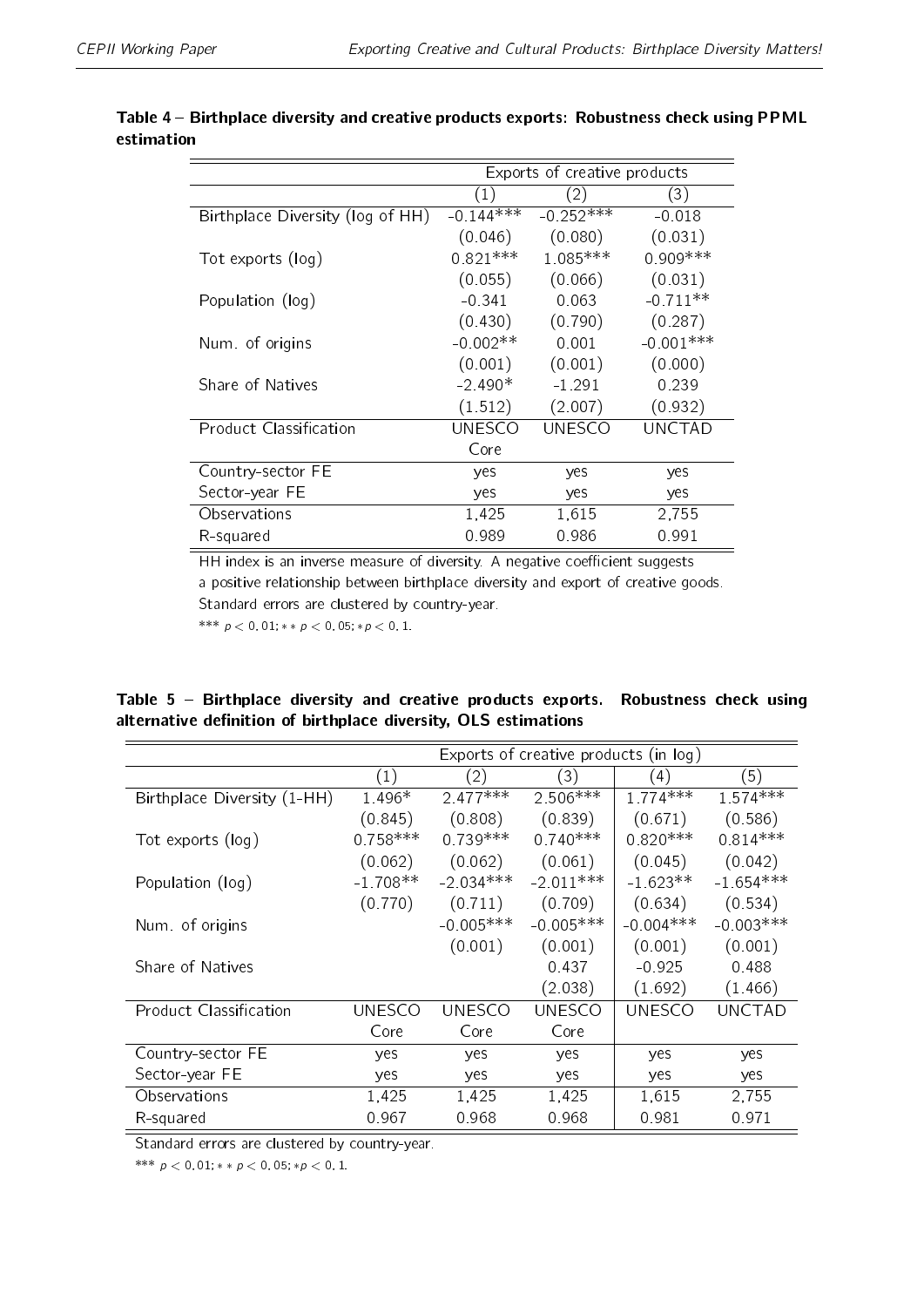|                                  | Exports of creative products (in log) |               |               |               |               |               |
|----------------------------------|---------------------------------------|---------------|---------------|---------------|---------------|---------------|
|                                  | (1)                                   | (2)           | (3)           | (4)           | (5)           | (6)           |
| Birthplace Diversity (log of HH) | $-0.080**$                            | $-0.092**$    | $-0.092**$    | $-0.109***$   | $-0.089**$    | $-0.081**$    |
|                                  | (0.035)                               | (0.041)       | (0.041)       | (0.042)       | (0.036)       | (0.033)       |
| Tot exports (log)                | $0.455***$                            | $0.455***$    | $0.455***$    | $0.456***$    | $0.542***$    | $0.520***$    |
|                                  | (0.020)                               | (0.020)       | (0.020)       | (0.020)       | (0.018)       | (0.016)       |
| Population (log)                 | $-0.298$                              | $-0.304$      | $-0.304$      | $-0.569**$    | $-0.431*$     | $-0.207$      |
|                                  | (0.337)                               | (0.345)       | (0.345)       | (0.277)       | (0.251)       | (0.229)       |
| Num. of origins                  |                                       | $-0.000$      | $-0.000$      | $-0.002$      | $-0.001$      | $-0.001$      |
|                                  |                                       | (0.001)       | (0.001)       | (0.001)       | (0.001)       | (0.001)       |
| Share of Natives                 |                                       |               |               | $-1.952**$    | $-0.968$      | $-1.408**$    |
|                                  |                                       |               |               | (0.897)       | (0.828)       | (0.701)       |
| Product Classification           | <b>UNESCO</b>                         | <b>UNESCO</b> | <b>UNESCO</b> | <b>UNESCO</b> | <b>UNESCO</b> | <b>UNCTAD</b> |
|                                  | Core                                  | Core          | Core          | Core          |               |               |
| Country-sector FE                | yes                                   | yes           | yes           | yes           | yes           | yes           |
| Sector-year FE                   | yes                                   | yes           | yes           | yes           | yes           | yes           |
| Observations                     | 9,608                                 | 9,608         | 9,608         | 9,608         | 11,764        | 20,068        |
| R-squared                        | 0.943                                 | 0.943         | 0 943         | 0.943         | 0.954         | 0.954         |

<span id="page-22-0"></span>Table 6 Birthplace diversity and creative products exports: Robustness check using migration flows, OLS estimations

HH index is an inverse measure of diversity. A negative coefficient suggests a positive relationship between birthplace diversity and export of creative goods. Standard errors are clustered by country-year. \*\*\*  $p < 0,01$ ; \* \*  $p < 0,05$ ; \* $p < 0,1$ .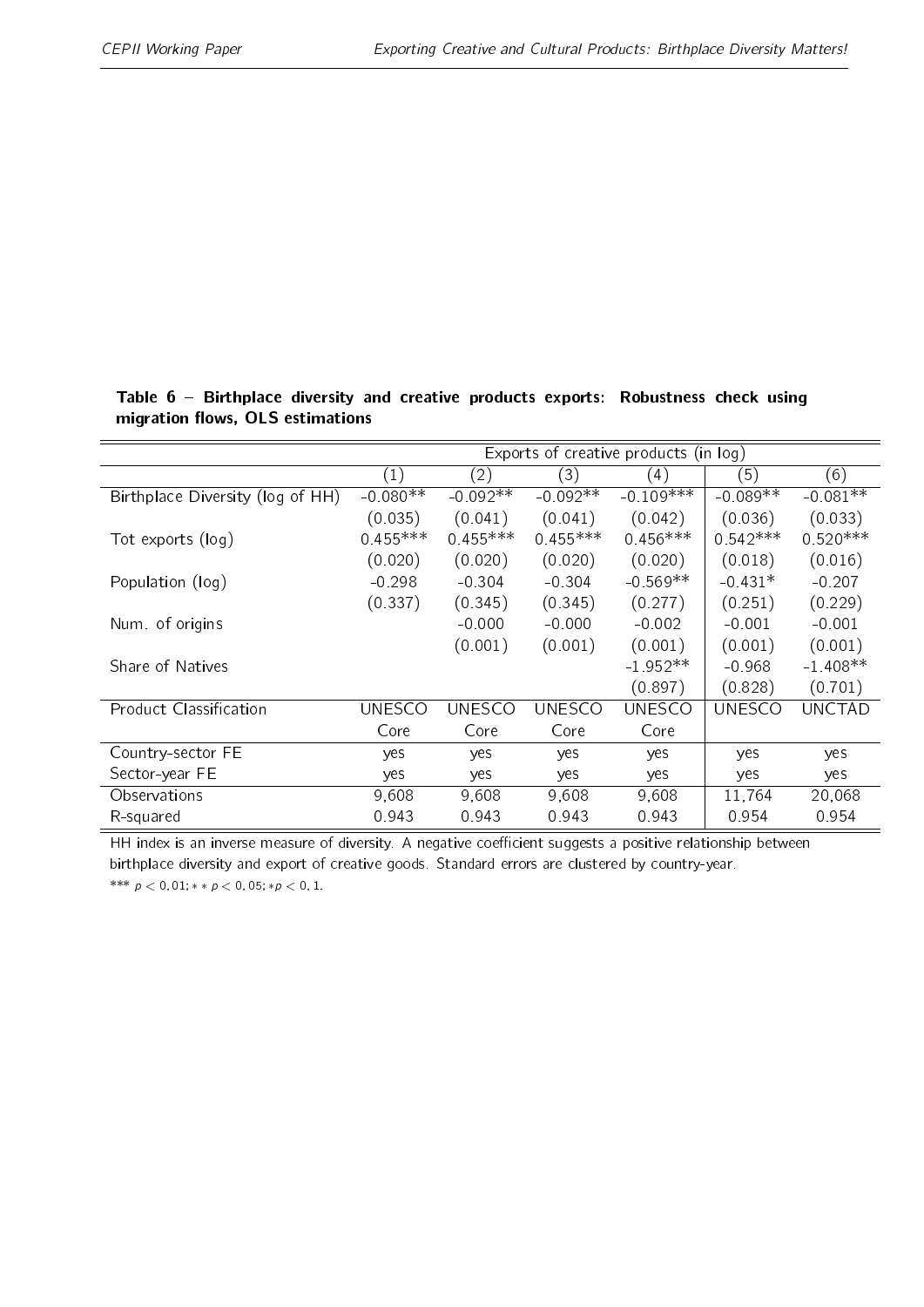| Table 7 – Birthplace diversity and creative products exports: Results by skill level, OLS estimations     |                        |                   |                       |                           |                      |                     |
|-----------------------------------------------------------------------------------------------------------|------------------------|-------------------|-----------------------|---------------------------|----------------------|---------------------|
|                                                                                                           |                        | Exports           | $\sigma$              | creative products (in log |                      |                     |
|                                                                                                           | $\Xi$                  | $\widehat{\odot}$ | $\widetilde{\omega}$  | $\bigoplus$               | ق                    | $\odot$             |
| Birthplace Diversity High Skilled (log of HH                                                              | $-0.403***$<br>(0.138) |                   |                       | $-0.221*$<br>(0.113)      |                      |                     |
| Skilled (log of HH)<br>Birthplace Diversity Medium                                                        |                        | $-0.221***$       |                       |                           | $-0.172**$           |                     |
|                                                                                                           |                        | (0.108)           |                       |                           | (0.079)              |                     |
| Birthplace Diversity Low Skilled (log of HH)                                                              |                        |                   | (0.116)<br>$-0.118$   |                           |                      | (0.092)<br>$-0.106$ |
| Tot exports (log)                                                                                         | $0.767***$             | $0.766***$        | $J.773***$            | $0.827***$                | $0.825***$           | $0.830***$          |
|                                                                                                           | (0.064)                | (0.065)           | $(0.063)$<br>$-1.160$ | (0.048)                   | $(0.047)$<br>-1.034* | (0.047)             |
| Population (log)                                                                                          | 0.853                  | $-1.022$          |                       | $-0.950*$                 |                      | $-1.158**$          |
|                                                                                                           | (0.677)                | (0.717)           | (0.744)               | (0.571)                   | (0.549)              | (0.529)             |
| Num. of origins                                                                                           | $-0.003$               | $-0.002$          | $-0.002$              | $-0.002$                  | $-0.002$             | $-0.001$            |
|                                                                                                           | (0.002)                | (0.002)           | (0.002)               | $(0.002)$<br>0.727        | (0.002)              | (0.002)             |
| Share of Natives                                                                                          | 1.200                  | $-0.345$          | $-0.799$              |                           | 0.044                | $-0.294$            |
|                                                                                                           | (2.243)                | (2177)            | (2.230)               | (1.607)                   | (1.493)              | (1.584)             |
| Product Classification                                                                                    | JNCTAD                 | JNCTAD            | UNCTAD                | JNCTAD                    | UNCTAD               | JNCTAD              |
|                                                                                                           | Core                   | Core              | Core                  |                           |                      |                     |
| Country-sector FE                                                                                         | yes                    | yes               | yes                   | yes                       | yes                  | yes                 |
| Sector-year FE                                                                                            | yes                    | yes               | yes                   | yes                       | yes                  | yes                 |
| Observations                                                                                              | 1,425                  | 1,425             | 1,425                 | 2,755                     | 2,755                | 2,755               |
| R-squared                                                                                                 | 0.967                  | 0.967             | 0.967                 | 0.971                     | 0.971                | 0.971               |
| HH index is an inverse measure of diversity. A negative coefficient suggests a positive relationship      |                        |                   |                       |                           |                      |                     |
| between birthplace diversity and export of creative goods. Standard errors are clustered by country-year. |                        |                   |                       |                           |                      |                     |
| *** $p < 0$ , 01; * $p < 0$ , 05; * $p < 0$ ,                                                             |                        |                   |                       |                           |                      |                     |

<span id="page-23-0"></span>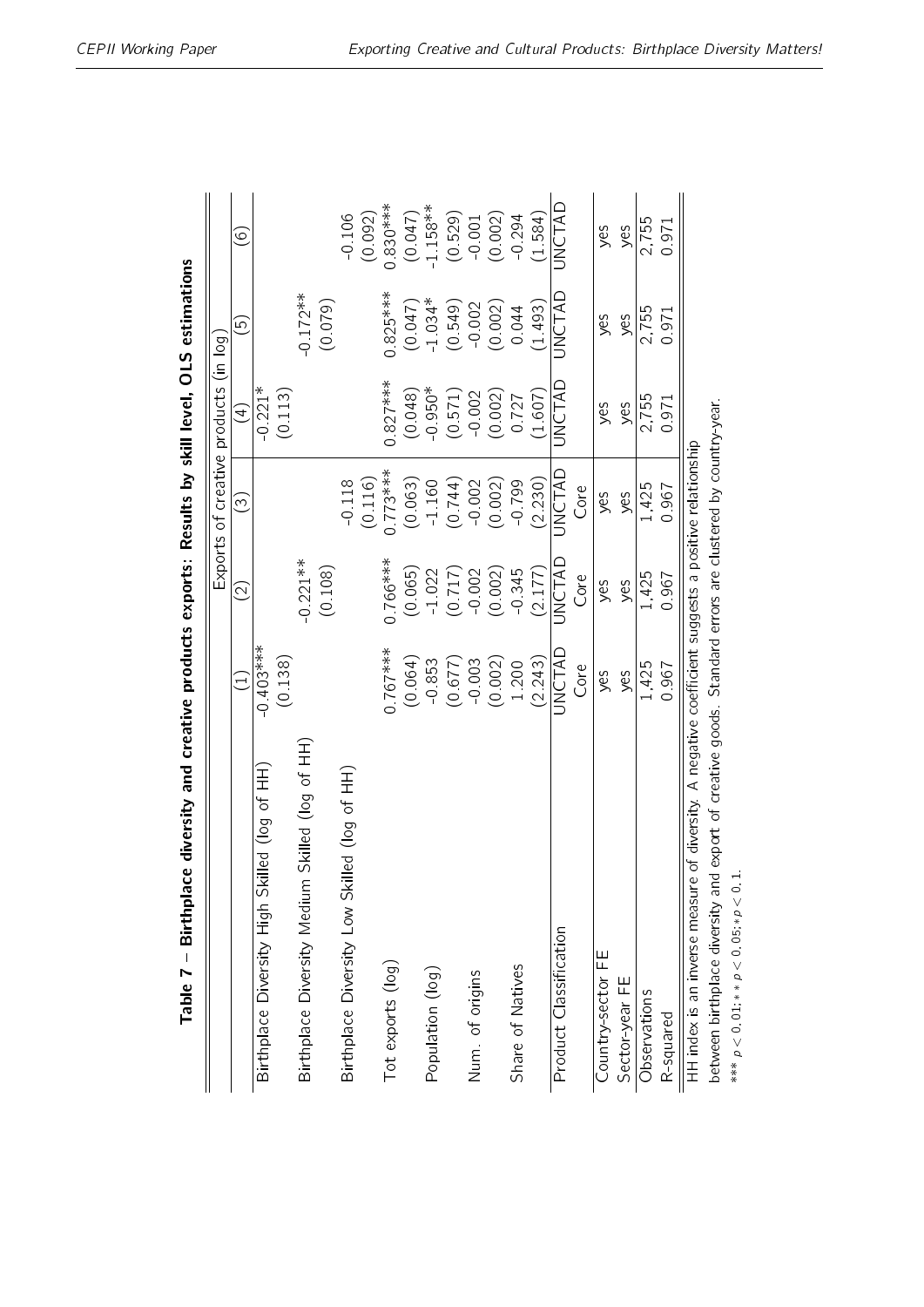#### <span id="page-24-0"></span>Table  $8$  – Birthplace diversity and creative products exports: Sector specific estimations

| Sector                 | Coeff       | Std Err | Obs | $R-Sq$ |
|------------------------|-------------|---------|-----|--------|
| Chemicals              | $-0.289$    | (0.475) | 95  | 0.912  |
| Plastic/Rubbers        | $-1.110***$ | (0.308) | 95  | 0.949  |
| Wood and Wood products | $-0.914**$  | (0.430) | 190 | 0.441  |
| <b>Textiles</b>        | $0.510***$  | (0.192) | 190 | 0877   |
| Stone/Glass            | $-0.842**$  | (0.342) | 285 | 0.512  |
| Metals                 | $-0.361$    | (0.297) | 95  | 0.959  |
| Machinery/Electrical   | $-0.380$    | (0.297) | 95  | 0.973  |
| Miscellaneous          | $-0.952***$ | (0.244) | 380 | 0.403  |

Note: Results from sector specific regressions having the log of creative exports as dependent variable and the same set of control variables as in eq. [2.](#page-6-0) Country and year fixed effects included in all regressions.

Standard errors are clustered by country.

\*\*\*  $p < 0,01$ ; \* \*  $p < 0,05$ ; \* $p < 0,1$ .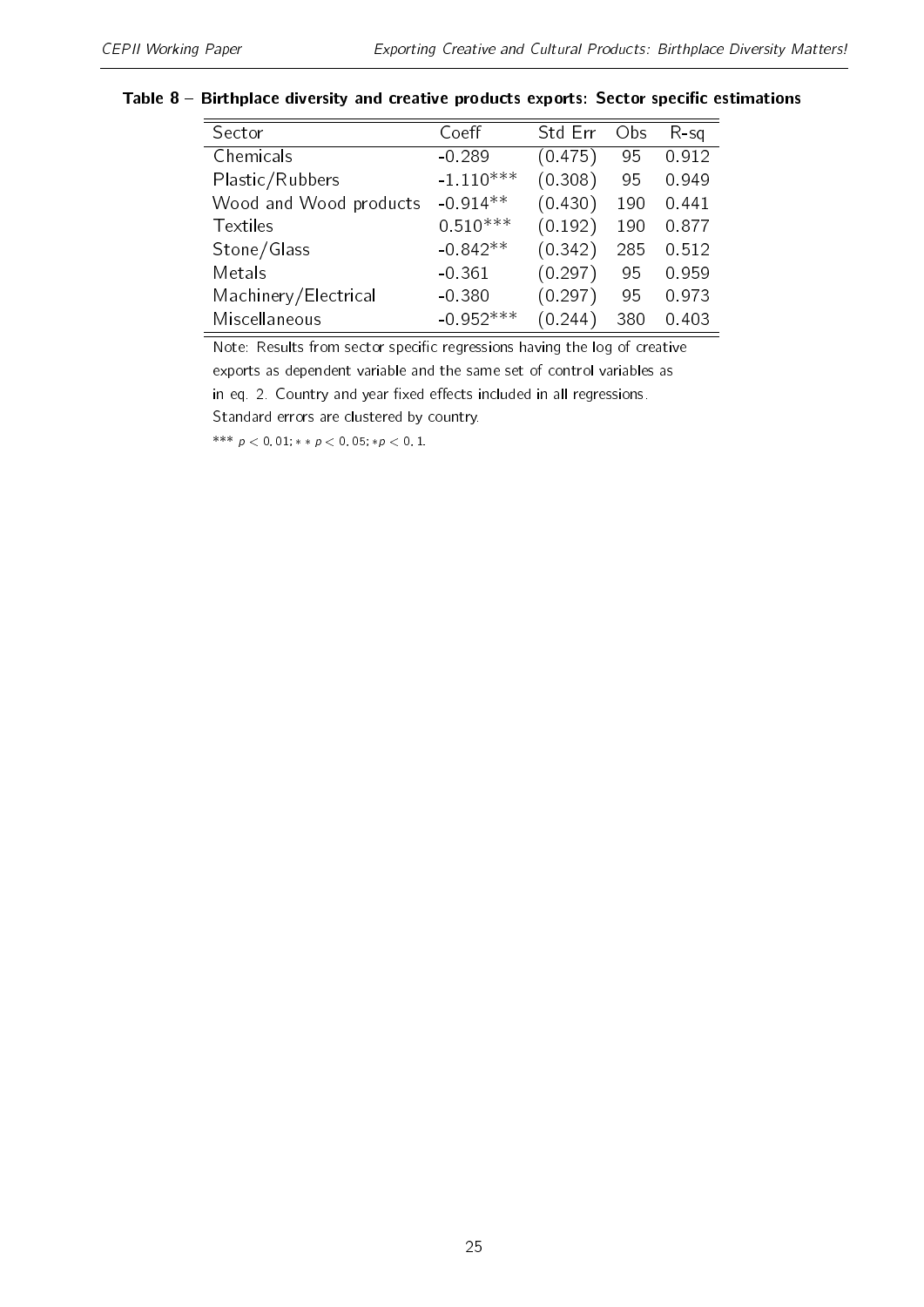#### Bibliography

- <span id="page-25-12"></span>Abel, G. and Sander, N. (2014). Quantifying Global International Migration Flows. Science, 343(6178):1520-1522.
- <span id="page-25-0"></span>Alesina, A., Harnoss, J., and Rapoport, H. (2016). Birthplace diversity and economic prosperity. Journal of Economic Growth,  $21(2)$ : 101-138.
- <span id="page-25-10"></span>Card, D. (2001). Immigrant Inflows, Native Outflows, and the Local Labor Market Impacts of Higher Immigration. Journal of Labor Economics, 19(1):22-64.
- <span id="page-25-11"></span>Card, D. (2009). Immigration and Inequality. American Economic Review, 99(2):1-21.
- <span id="page-25-8"></span>Combes, P.-P., Lafourcade, M., and Mayer, T. (2005). The trade-creating effects of business and social networks: evidence from France. Journal of International Economics,  $66(1)$ :1-29.
- <span id="page-25-13"></span>Conley, T. G., Hansen, C. B., and Rossi, P. E. (2012). Plausibly Exogenous. The Review of Economics and Statistics,  $94(1)$ : 260-272.
- <span id="page-25-1"></span>Florida, R. (2002). Bohemia and economic geography. Journal of Economic Geography,  $2(1).55 - 71.$
- <span id="page-25-7"></span>Head, K. and Ries, J. (1998). Immigration and Trade Creation: Econometric Evidence from Canada. Canadian Journal of Economics,  $31(1)$ : 47-62.
- <span id="page-25-9"></span>Herander, M. G. and Saavedra, L. A. (2005). Exports and the Structure of Immigrant-Based Networks: The Role of Geographic Proximity. The Review of Economics and Statistics,  $87(2):323-335$ .
- <span id="page-25-3"></span>Hong, L. and Page, S. E. (2001). Problem Solving by Heterogeneous Agents. Journal of Economic Theory,  $97(1)$ :123-163.
- <span id="page-25-4"></span>Hoogendoorn, S. M. and van Praag, M. C. (2012). Ethnic Diversity and Team Performance: A Field Experiment. IZA Discussion Papers 6731, Institute for the Study of Labor (IZA).
- <span id="page-25-6"></span>Horwitz, S. and Horwitz, I. (2007). The effects of team diversity on team outcomes: A meta-analytic review of team demography. Journal of Management, 33(6):987-1015.
- <span id="page-25-5"></span>Kahane, L., Longley, N., and Simmons, R. (2013). The Effects of Coworker Heterogeneity on Firm-Level Output: Assessing the Impacts of Cultural and Language Diversity in the National Hockey League. The Review of Economics and Statistics, 95(1):302-314.
- <span id="page-25-2"></span>Lazear, E. P. (1999). Globalisation and the Market for Team-Mates. Economic Journal,  $109(454):15-40.$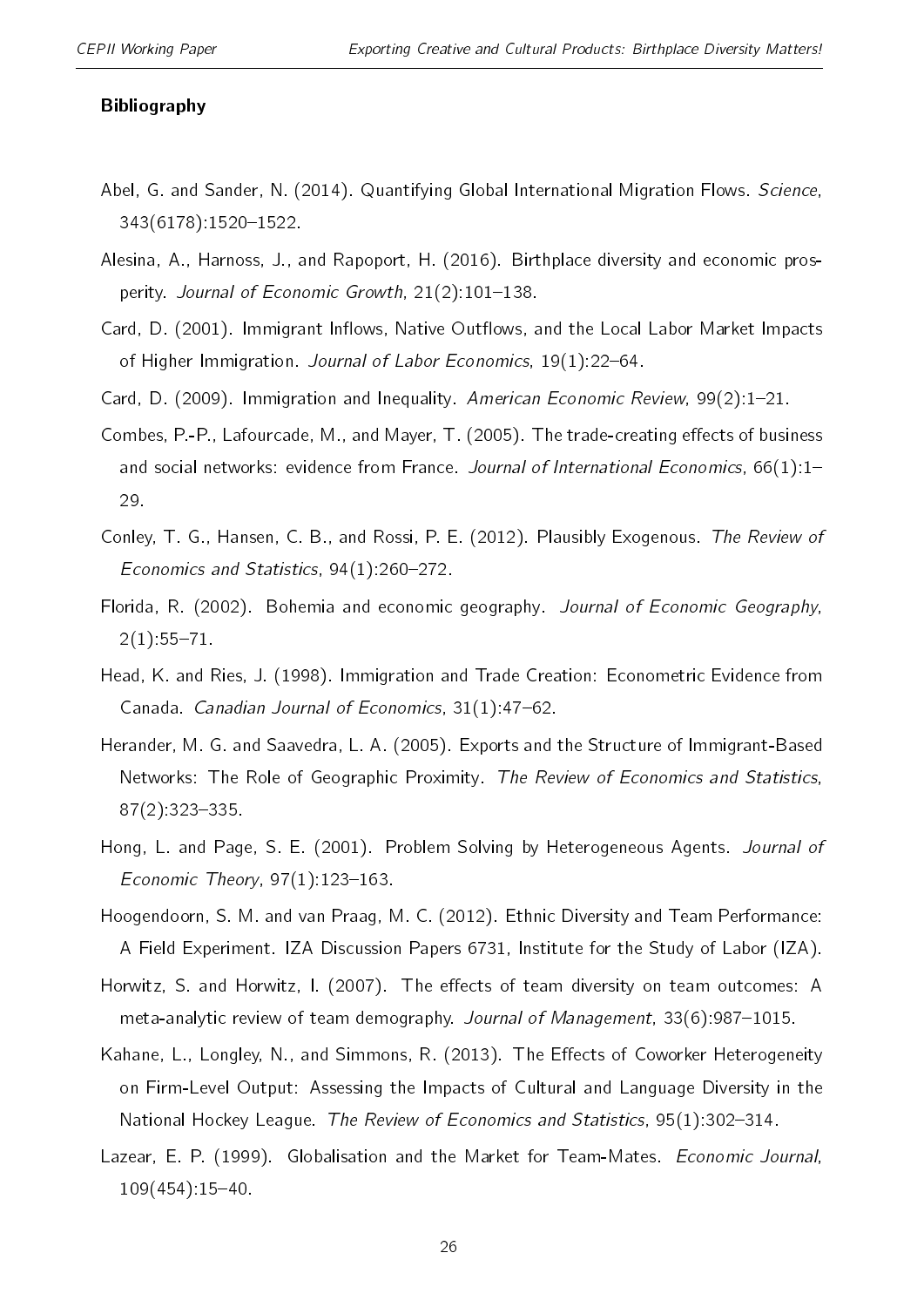- <span id="page-26-1"></span>Maggi, G. and Grossman, G. M. (2000). Diversity and Trade. American Economic Review, 90(5):12551275.
- <span id="page-26-2"></span>Ottaviano, G. I. and Peri, G. (2006). The economic value of cultural diversity: evidence from US cities. Journal of Economic Geography, 6(1):9-44.
- <span id="page-26-8"></span>Peri, G. and Requena-Silvente, F. (2010). The trade creation effect of immigrants: evidence from the remarkable case of Spain. Canadian Journal of Economics,  $43(4)$ :1433-1459.
- <span id="page-26-6"></span>Peri, G. and Sparber, C. (2009). Task Specialization, Immigration, and Wages. American Economic Journal: Applied Economics,  $1(3)$ : 135-169.
- <span id="page-26-4"></span>Rauch, J. E. (2001). Business and Social Networks in International Trade. Journal of Economic Literature,  $39(4)$ :1177-1203.
- <span id="page-26-5"></span>Rauch, J. E. and Trindade, V. (2002). Ethnic Chinese Networks In International Trade. The Review of Economics and Statistics,  $84(1)$ :116-130.
- <span id="page-26-7"></span>Silva, J. M. C. S. and Tenreyro, S. (2006). The Log of Gravity. The Review of Economics and Statistics,  $88(4)$ :641-658.
- <span id="page-26-0"></span>TERA (2014). The Economic Contribution of the Creative Industries to EU GDP and Employment. TERA consultants.
- <span id="page-26-3"></span>Trax, M., Brunow, S., and Suedekum, J. (2015). Cultural diversity and plant-level productivity. Regional Science and Urban Economics, 53(C):85-96.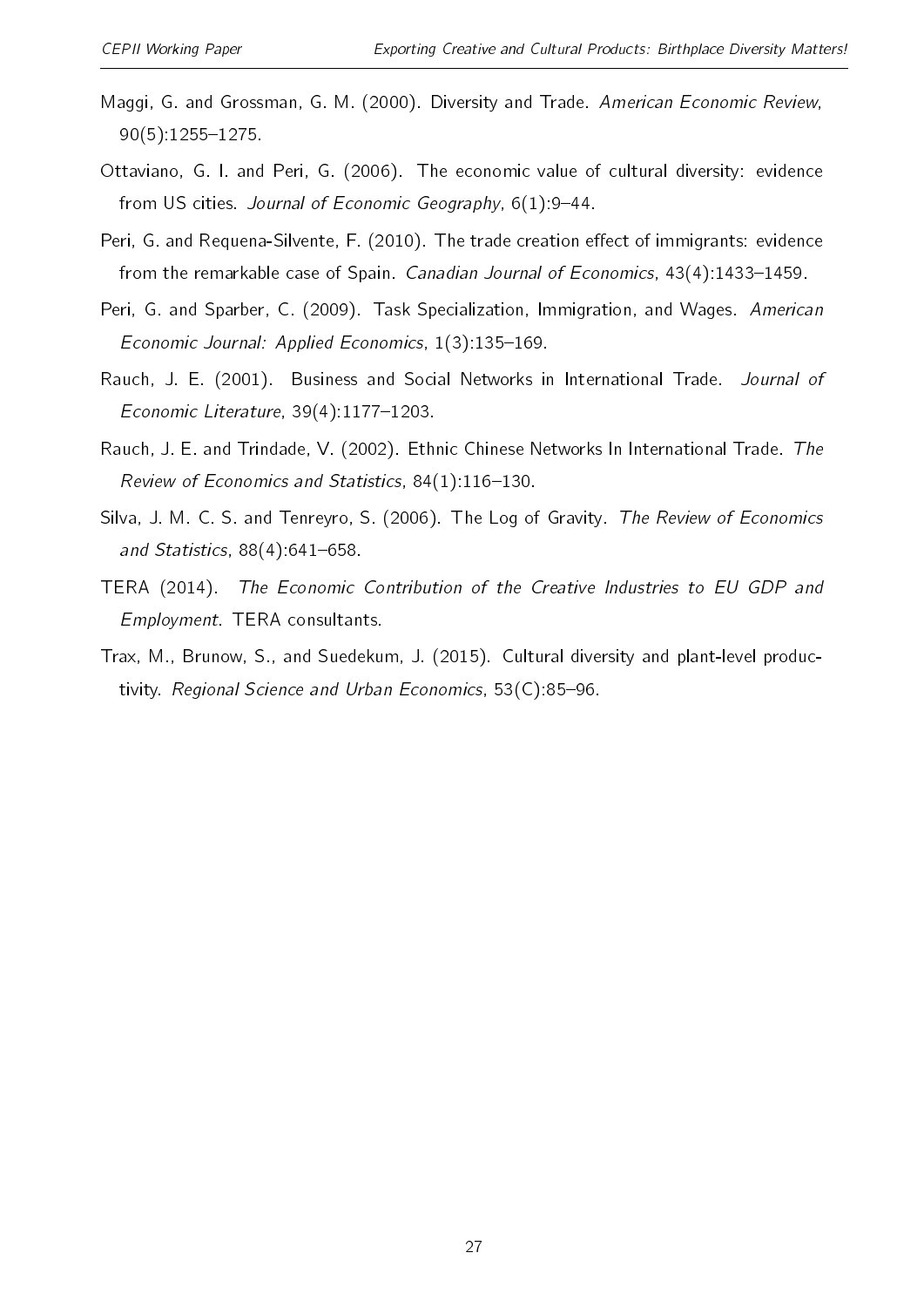# A Appendix Tables

|                                  | Exports of creative products (in log) |               |               |               |               |
|----------------------------------|---------------------------------------|---------------|---------------|---------------|---------------|
|                                  | (1)                                   | (2)           | (3)           | (4)           | (5)           |
| Birthplace Diversity (log of HH) | $-0.345**$                            | $-0.386***$   | $-0.387***$   | $-0.287**$    | $-0.234**$    |
|                                  | (0.141)                               | (0.134)       | (0.136)       | (0.111)       | (0.101)       |
| Tot exports (log)                | $0.771***$                            | $0.763***$    | $0.763***$    | $0.842***$    | $0.819***$    |
|                                  | (0.065)                               | (0.066)       | (0.066)       | (0.049)       | (0.048)       |
| Population (log)                 | $-1.132$                              | $-1.200*$     | $-1.195*$     | $-0.927$      | $-1.306**$    |
|                                  | (0.713)                               | (0.703)       | (0.704)       | (0.663)       | (0.600)       |
| Per Capita GDP                   | $-0.012$                              | 0.049         | 0.051         | $-0.040$      | 0 1 3 1       |
|                                  | (0.214)                               | (0.213)       | (0.217)       | (0.188)       | (0.172)       |
| Num of origins                   |                                       | $-0.002$      | $-0.002$      | $-0.002*$     | $-0.002$      |
|                                  |                                       | (0.002)       | (0.002)       | (0.001)       | (0.001)       |
| Share of Natives                 |                                       |               | 0.107         | $-1.331$      | 0.498         |
|                                  |                                       |               | (2.142)       | (1.822)       | (1.457)       |
| <b>Product Classification</b>    | <b>UNESCO</b>                         | <b>UNESCO</b> | <b>UNESCO</b> | <b>UNESCO</b> | <b>UNCTAD</b> |
|                                  | Core                                  | Core          | Core          |               |               |
| Country-sector FE                | yes                                   | yes           | yes           | yes           | yes           |
| Sector-year FE                   | yes                                   | yes           | yes           | yes           | yes           |
| Observations                     | 1,425                                 | 1,425         | 1,425         | 1,615         | 2,755         |
| R-squared                        | 0967                                  | 0967          | 0.967         | 0.980         | 0971          |

# <span id="page-27-0"></span>Table A1 - Birthplace diversity and creative products exports: Augmented specification, OLS estimations

HH index is an inverse measure of diversity. A negative coefficient suggests a positive relationship between birthplace diversity and export of creative goods. Standard errors are clustered by country-year. \*\*\*  $p < 0,01$ ; \* \*  $p < 0,05$ ; \*  $p < 0,1$ .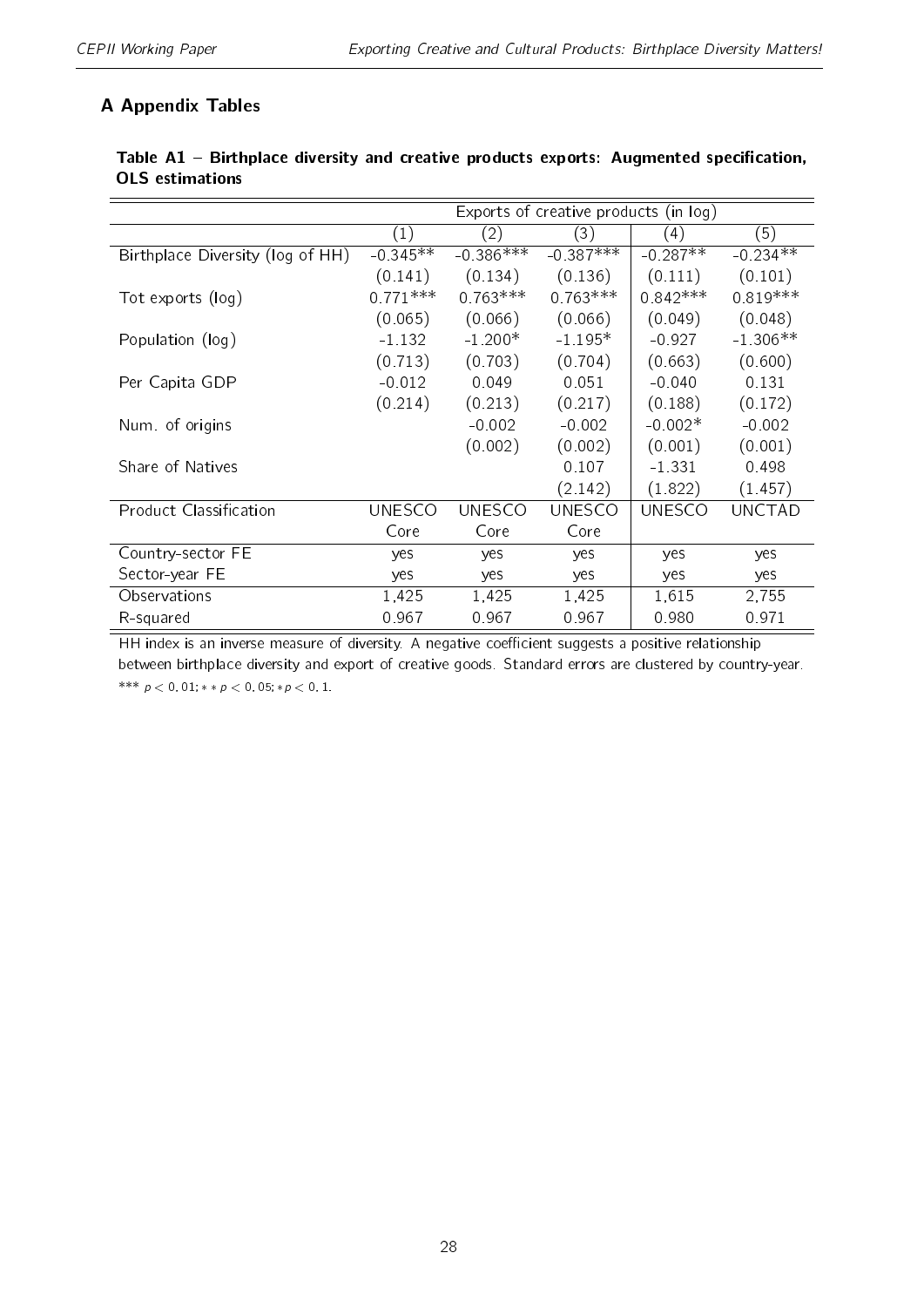<span id="page-28-0"></span>

| (1)        | (2)        | (3)                                               |
|------------|------------|---------------------------------------------------|
| $-0.296**$ | $-0.384$   | $-0.298$                                          |
| (0.147)    | (0.283)    | (0.265)                                           |
| $0.767***$ | $0.766***$ | $0.767***$                                        |
| (0.063)    | (0.065)    | (0.064)                                           |
| $-1.028$   | $-1$ 111   | $-1.028$                                          |
| (0.710)    | (0.699)    | (0.711)                                           |
|            | $-0.002$   | $-0.002$                                          |
| (0.002)    | (0.002)    | (0.002)                                           |
| $-0.585$   | $-0.0124$  | $-0.588$                                          |
| (2.144)    | (2.194)    | (2.257)                                           |
| $-0.188$   |            | $-0.188$                                          |
| (0.199)    |            | (0.204)                                           |
|            | $-0.008$   | 0.002                                             |
|            | (0.252)    | (0.255)                                           |
| yes        | yes        | yes                                               |
| yes        | yes        | yes                                               |
| 1,425      | 1,425      | 1,425                                             |
| 0.967      | 0.967      | 0.967                                             |
|            |            | Exports of creative products (in log)<br>$-0.002$ |

Table  $A2$  – Test of the exclusion restriction

HH index is an inverse measure of diversity. A negative coefficient suggests a positive relationship between birthplace diversity and export of creative goods. Standard errors are clustered by country-year.

\*\*\*  $p < 0$ , 01; \* \*  $p < 0$ , 05; \* $p < 0$ , 1.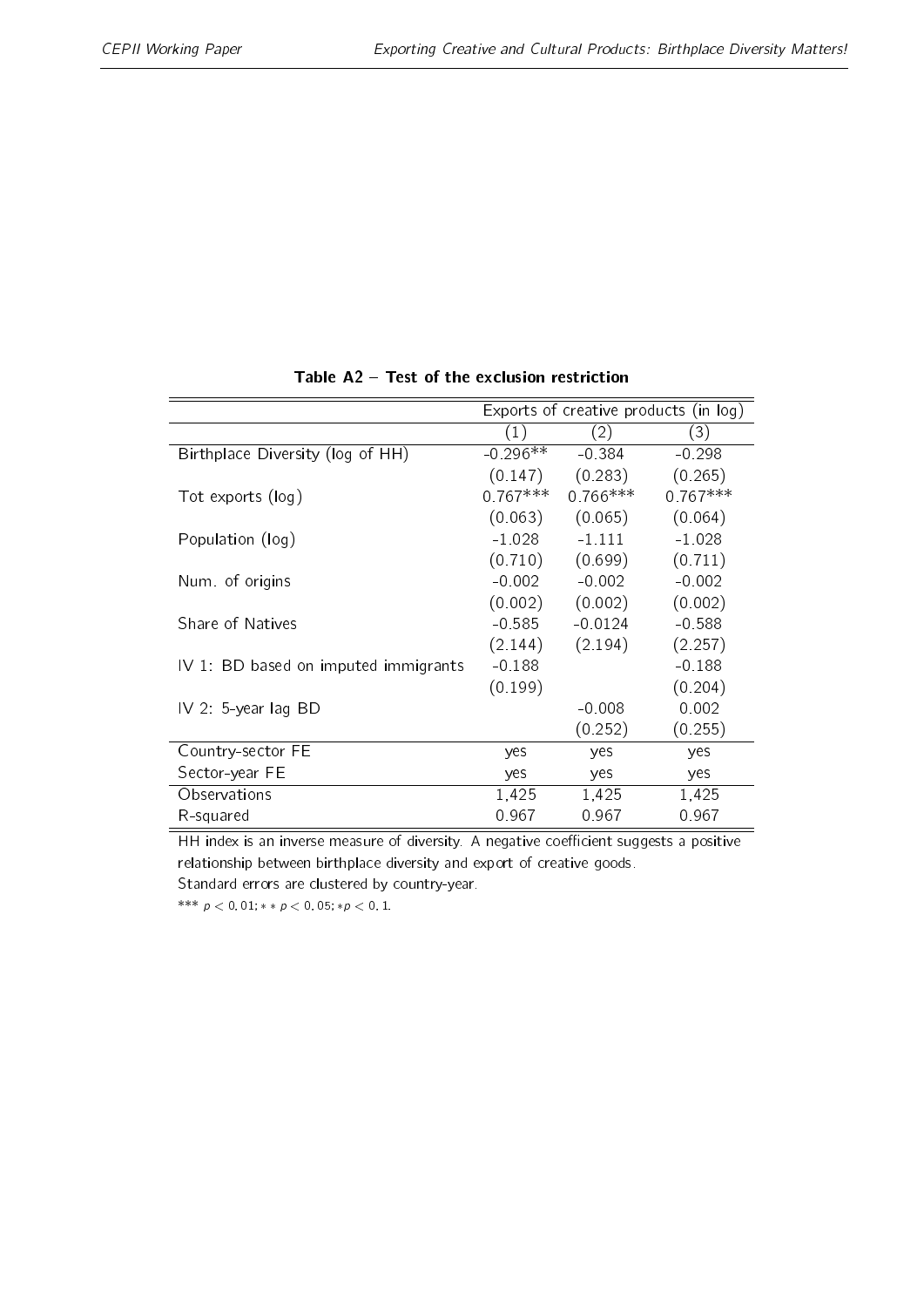|                                    |             | Exports of creative products (in log) |               |
|------------------------------------|-------------|---------------------------------------|---------------|
|                                    | (1)         | (2)                                   | (3)           |
| Birthplace Diversity (1-HH)        | $2.616***$  | $2.007***$                            | $1.470**$     |
|                                    | (0.742)     | (0.666)                               | (0.616)       |
| Tot exports (log)                  | $0.739***$  | $0.816***$                            | $0.815***$    |
|                                    |             | $(0.061)$ $(0.044)$                   | (0.043)       |
| Population (log)                   | $-2.053***$ | $-1.711***$                           | $-1.615***$   |
|                                    | (0.708)     | (0.605)                               | (0.511)       |
| Num of origins                     | $-0.005***$ | $-0.004***$                           | $-0.003**$    |
|                                    | (0.001)     | (0.001)                               | (0.001)       |
| Share of Natives                   | 0.502       | $-0.789$                              | 0.423         |
|                                    | (2.125)     | (1.789)                               | (1.558)       |
| <b>Product Classification</b>      | UNESCO      | <b>UNESCO</b>                         | <b>UNCTAD</b> |
|                                    | Core        |                                       |               |
| Country-sector FE                  | yes         | yes                                   | yes           |
| Sector-year FE                     | yes         | yes                                   | yes           |
| IV: BD based on imputed immigrants | $0.475**$   | $0.477**$                             | $0.460**$     |
| IV: 5-year lag BD                  | $0.613***$  | $0.612***$                            | $0.616***$    |
| F-test                             | 33.92       | 34.08                                 | 33 71         |
| Hansen J                           | 0.427       | 0.283                                 | 0 0 3 5       |
| Observations                       | 1,425       | 1,615                                 | 2,755         |
| R-squared                          | 0.968       | 0.981                                 | 0 971         |

<span id="page-29-0"></span>Table A3 - Birthplace diversity and creative products exports: Robustness check using alternative definition of birthplace diversity, 2SLS estimations

Standard errors are clustered by country-year.

\*\*\*  $p < 0, 01; *p < 0, 05; *p < 0, 1$ .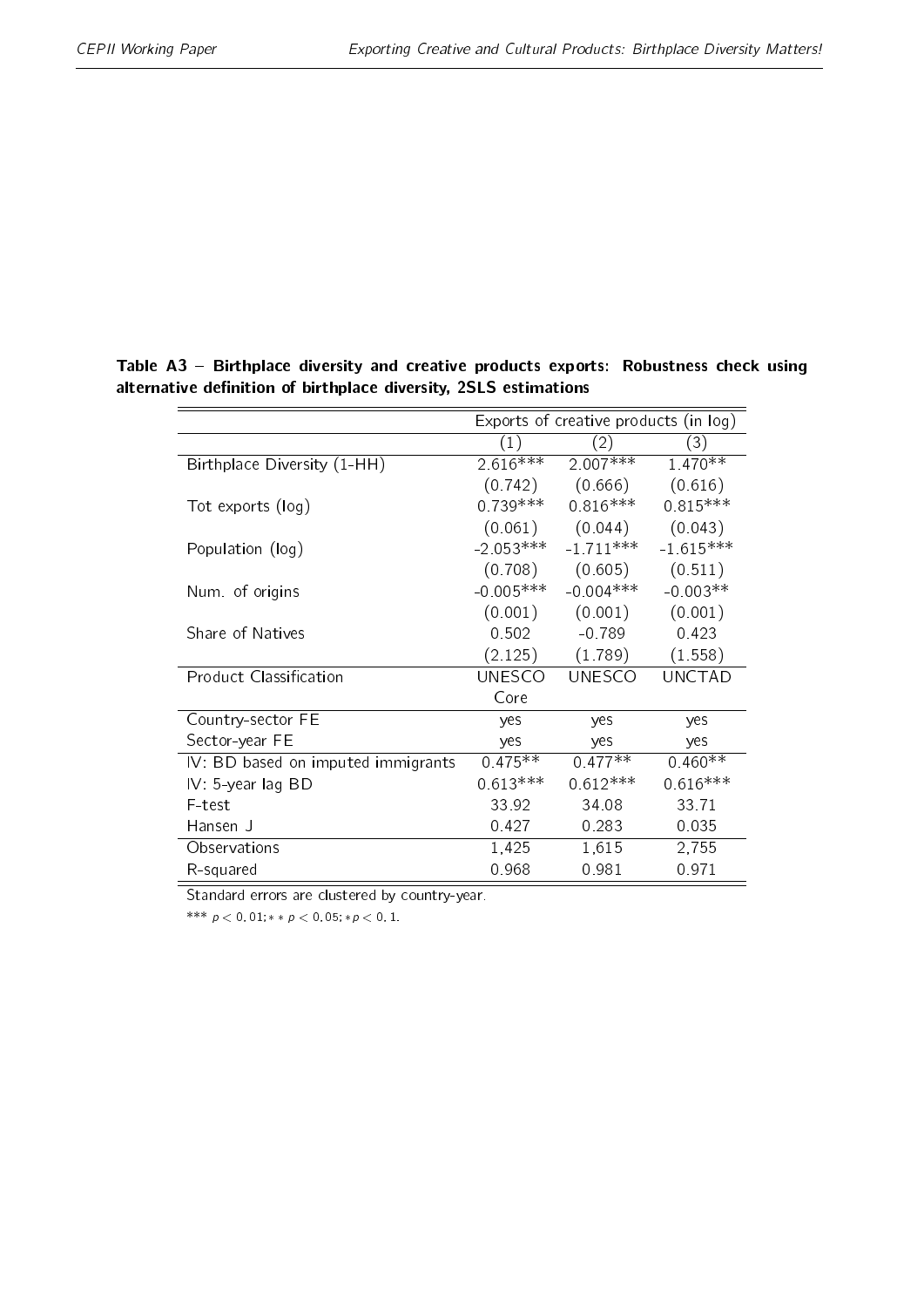<span id="page-30-0"></span>

| $\overline{\phantom{a}}$<br>;<br>;                             |
|----------------------------------------------------------------|
| ֖֧֧ׅ֧ׅ֧ׅ֧֧ׅ֧ׅ֧ׅ֧ׅ֧ׅ֧ׅ֧ׅ֧֚֚֚֚֚֚֚֚֚֚֚֚֚֚֚֚֚֬֝֓֜֓֜֓֜֓֝֓֜֓֜֓֜֜֓֜֜֜ |
|                                                                |
| $\overline{a}$                                                 |
| $\frac{1}{2}$                                                  |
|                                                                |
|                                                                |
|                                                                |
|                                                                |
|                                                                |
| ֖֖֚֚֚֚֚֚֡֬֝                                                    |
|                                                                |
| $\mathbf{I}$                                                   |
|                                                                |
| مامات                                                          |

| Table $AA$ – Birthplace diversity and the share of creative products exports: Baseline results, 2SLS estimations |               |                   |                        |                            |               |                   |            |
|------------------------------------------------------------------------------------------------------------------|---------------|-------------------|------------------------|----------------------------|---------------|-------------------|------------|
|                                                                                                                  |               |                   |                        | Share of creative products |               |                   |            |
|                                                                                                                  |               | $\widehat{\odot}$ | $\widehat{\mathbb{C}}$ | $\bigoplus$                | $\odot$       | $\widehat{\circ}$ | E          |
| Birthplace Diversity (log of HH)                                                                                 | $-0.032**$    | 0 0 484 **        | $-0.0379**$            | $-0.0513**$                |               |                   |            |
|                                                                                                                  | (0.015)       | (0.0243)          | (0.0169)               | (0.0229)                   |               |                   |            |
| Birthplace Diversity (1-HH)                                                                                      |               |                   |                        |                            | $0.256***$    | $0.229***$        | $0.190*$   |
|                                                                                                                  |               |                   |                        |                            | (0.103)       | (0.072)           | (0.096)    |
| Controls                                                                                                         | yes           | yes               | yes                    | yes                        | yes           | yes               | yes        |
| Product Classification                                                                                           | <b>UNESCO</b> | <b>UNESCO</b>     | <b>UNESCO</b>          | <b>UNCTAD</b>              | <b>UNESCO</b> | <b>UNESCO</b>     | UNCTAD     |
|                                                                                                                  | Core          | Core              |                        |                            | Core          |                   |            |
| Country-sector FE                                                                                                | yes           | yes               | yes                    | yes                        | yes           | yes               | yes        |
| Sector-year FE                                                                                                   | yes           | yes               | yes                    | yes                        | yes           | yes               | yes        |
| IV: BD based on imputed immigrants                                                                               |               | $0.385***$        | $0.385***$             | $0.385***$                 | $0.613***$    | $0.612***$        | $0.616***$ |
| $IV: 5$ -year lag BD                                                                                             |               | $0.543***$        | $0.543***$             | $0.543***$                 | $0.475***$    | $0.477***$        | $0.460**$  |
| F-test                                                                                                           |               | 73.05             | 73.09                  | 73.19                      | 3392          | 34.08             | 33.71      |
| Hansen J                                                                                                         |               | 0374              | 0.940                  | 0.253                      | 0.0722        | 0464              | 0.0160     |
| Observations                                                                                                     | 1,425         | 1,425             | 1,615                  | 2,755                      | 1,425         | 1,615             | 2,755      |
| R-squared                                                                                                        | 0.956         | 0.956             | 0.977                  | 0.954                      | 0.956         | 0.977             | 0.954      |
| untry-year<br>Standard errors are clustered by co                                                                |               |                   |                        |                            |               |                   |            |
| *** $p < 0$ , 01, * $p < 0$ , 05, * $p < 0$ , 1                                                                  |               |                   |                        |                            |               |                   |            |